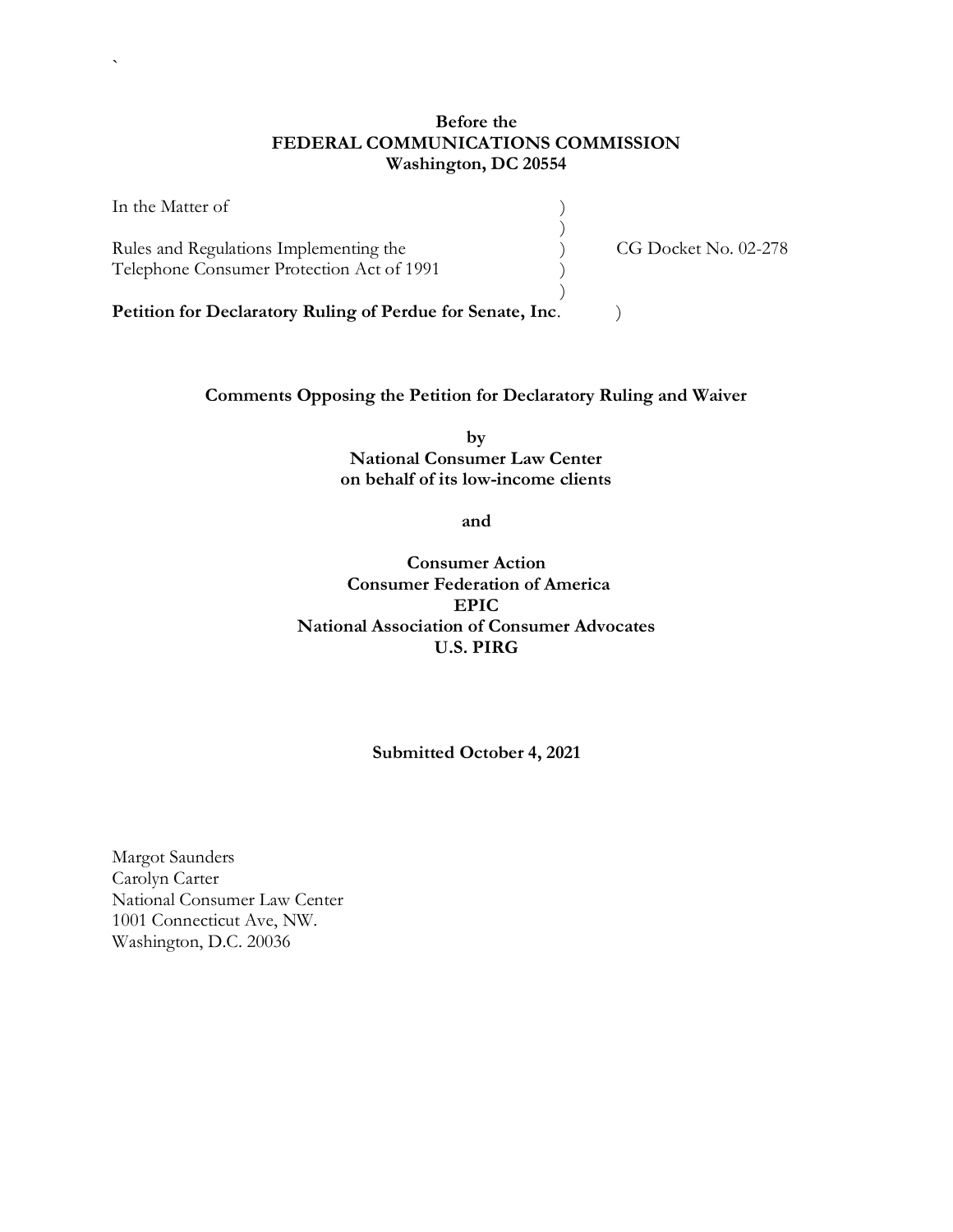#### **Summary**

`

These comments, on behalf of a broad swath of national organizations representing consumers in the United States, oppose the request for a declaratory ruling submitted by Perdue for Senate, Inc., which seeks a ruling that would allow unfettered voicemail messages to swamp the voicemail boxes of consumers' cell phones. The Petition in this case seeks a ruling that voicemail messages that are inserted into consumers' cell phone voicemail boxes without ringing the cell phones are exempt from the Telephone Consumer Protection Act. Yet these voicemail messages are just as invasive, expensive, and annoying as calls and texts to cell phones. Granting the Petitioner's request would allow ringless voicemail messages regarding telemarketing, debt collection, and outright scams to overwhelm the voicemail boxes of consumers. Unlike its ability to limit calls and texts, current technology does not give consumers any way to block unwanted voicemail messages from particular callers.

Technologically, ringless voicemail messages are unquestionably calls to cell phones, as the cell phone telephone number must be used to deliver the message, and the wireless network is used by the recipient to access the message. The technology is identical to that used for texts, so there is no technological or legal reason for them not to be covered by the same rules under the Telephone Consumer Protection Act.

Ringless voicemail messages are absolutely hated by telephone subscribers, who find them invasive, annoying, and deliberately deceptive. The Commission should deny the Petition of Perdue for Senate, Inc.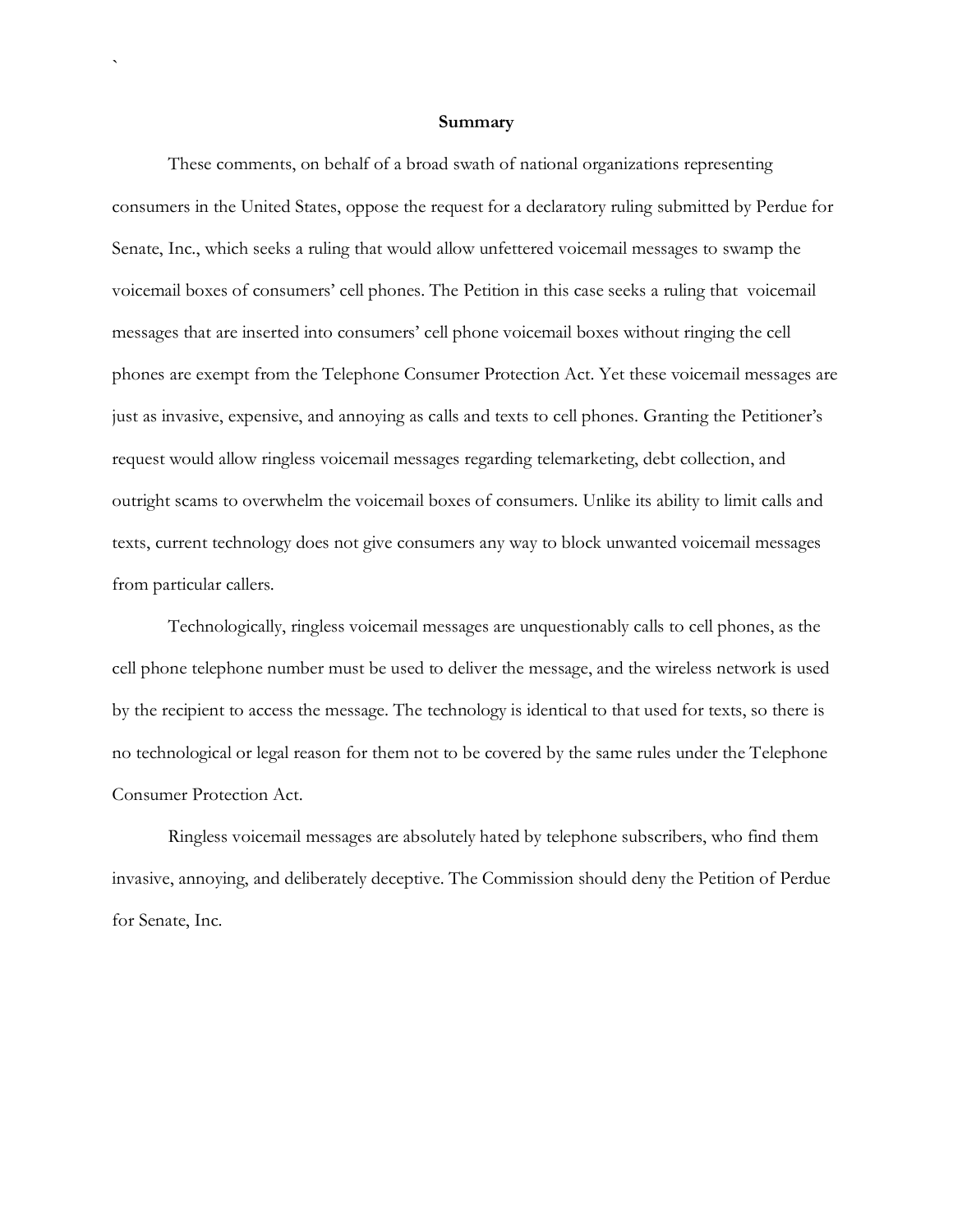# **Table of Contents**

 $\mathbf{x}^{(i)}$  .

| Ι.        |                                                                       |                                                      |     |
|-----------|-----------------------------------------------------------------------|------------------------------------------------------|-----|
| П.        | Left Unregulated, Ringless Voicemail Would Flood Consumers' Mailboxes |                                                      |     |
| III.      | Technologically, RVM Messages are Calls to Cell Phones                |                                                      | 8   |
| IV.       |                                                                       |                                                      | 10  |
|           | А.                                                                    | RVM Messages are Calls Covered by the TCPA           | 10  |
|           | B.                                                                    | Wireless Telephone Networks are Used to Deliver RVMs |     |
|           |                                                                       |                                                      | 12. |
|           | C.                                                                    |                                                      | 15  |
| V.        | Conclusion: RVMs are Significant Invasions of Privacy for Consumers   |                                                      | 15  |
| Exhibit 1 |                                                                       |                                                      | 20  |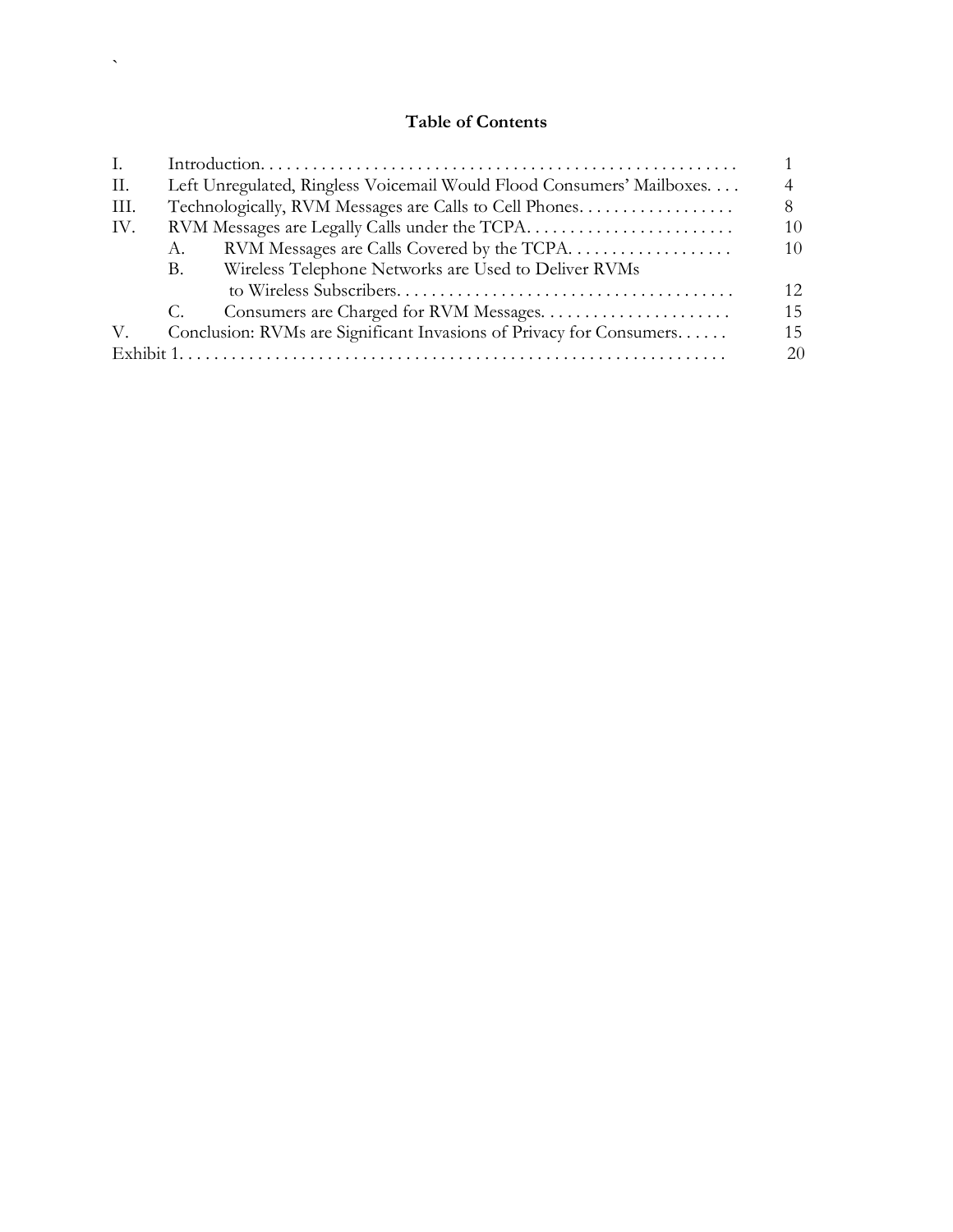#### **I. Introduction**

`

Pursuant to the Public Notice<sup>1</sup> issued by the Consumer and Governmental Affairs Bureau, the **National Consumer Law Center** (NCLC)<sup>2</sup> files these comments on behalf of our low-income clients and **Consumer Action, Consumer Federation of America, EPIC, National Association of Consumer Advocates**, and **U.S. PIRG.** We respectfully oppose, in all respects, the requests in the Petition of Perdue for Senate<sup>3</sup> to exclude voicemail messages that are directly deposited into consumers' voice mailboxes from the consumer protections of the Telephone Consumer Protection Act (TCPA).<sup>4</sup>

The Perdue for Senate Petition requests that the Federal Communications Commission

(Commission or FCC) "issue a declaratory ruling that the delivery of a ringless voicemail ('RVM')

directly to a voicemail box does not constitute a 'call' subject to the wireless prohibitions on the use

of an automatic telephone dialing system ('ATDS') or an artificial or prerecorded voice."<sup>5</sup>

<sup>&</sup>lt;sup>1</sup> Public Notice, Federal Commc'ns Comm'n, Consumer and Governmental Affairs Bureau Seeks Comment on Perdue for Senate, Inc. Petition for Declaratory Ruling Under the Telephone Consumer Protection Act of 1991, CG Docket No. 02-278 (Rel. Sept. 3, 2021), *available at* [https://ecfsapi.fcc.gov/file/09030004400288/DA-21-1102A1.pdf.](https://ecfsapi.fcc.gov/file/09030004400288/DA-21-1102A1.pdf)

<sup>&</sup>lt;sup>2</sup> The National Consumer Law Center is a nonprofit corporation founded in 1969 to assist legal services, consumer law attorneys, consumer advocates and public policy makers in using the powerful and complex tools of consumer law for just and fair treatment for all in the economic marketplace.

<sup>&</sup>lt;sup>3</sup> In re Rules and Regulations Implementing the Tel. Consumer Prot. Act of 1991, Petition for Declaratory Ruling of Perdue for Senate, Inc., CG Docket No. 02-278 (filed July 2, 2021), *available at* <https://ecfsapi.fcc.gov/file/10702030121344/RVM%20Petition.pdf> [hereinafter Petition].

<sup>&</sup>lt;sup>4</sup> The TCPA is codified at 47 U.S.C. § 227. The Commission's implementing rules are codified at 47 CFR § 64.1200. The TCPA and/or the related rules, among other things, prohibit any call to a telephone number assigned to a "paging service, cellular telephone service, specialized mobile radio service, or other radio common carrier service, or any service for which the called party is charged for the call" using any automatic telephone dialing system or an artificial or prerecorded voice other than a call made for emergency purposes; made with the prior express consent of the called party; or made solely to collect a debt owed to or guaranteed by the United States. 47 U.S.C. §  $227(b)(1)(A)(iii)$ ; 47 CFR § 64.1200(a)(1)-(2).

<sup>5</sup> Petition, *supra* note 3, at 1.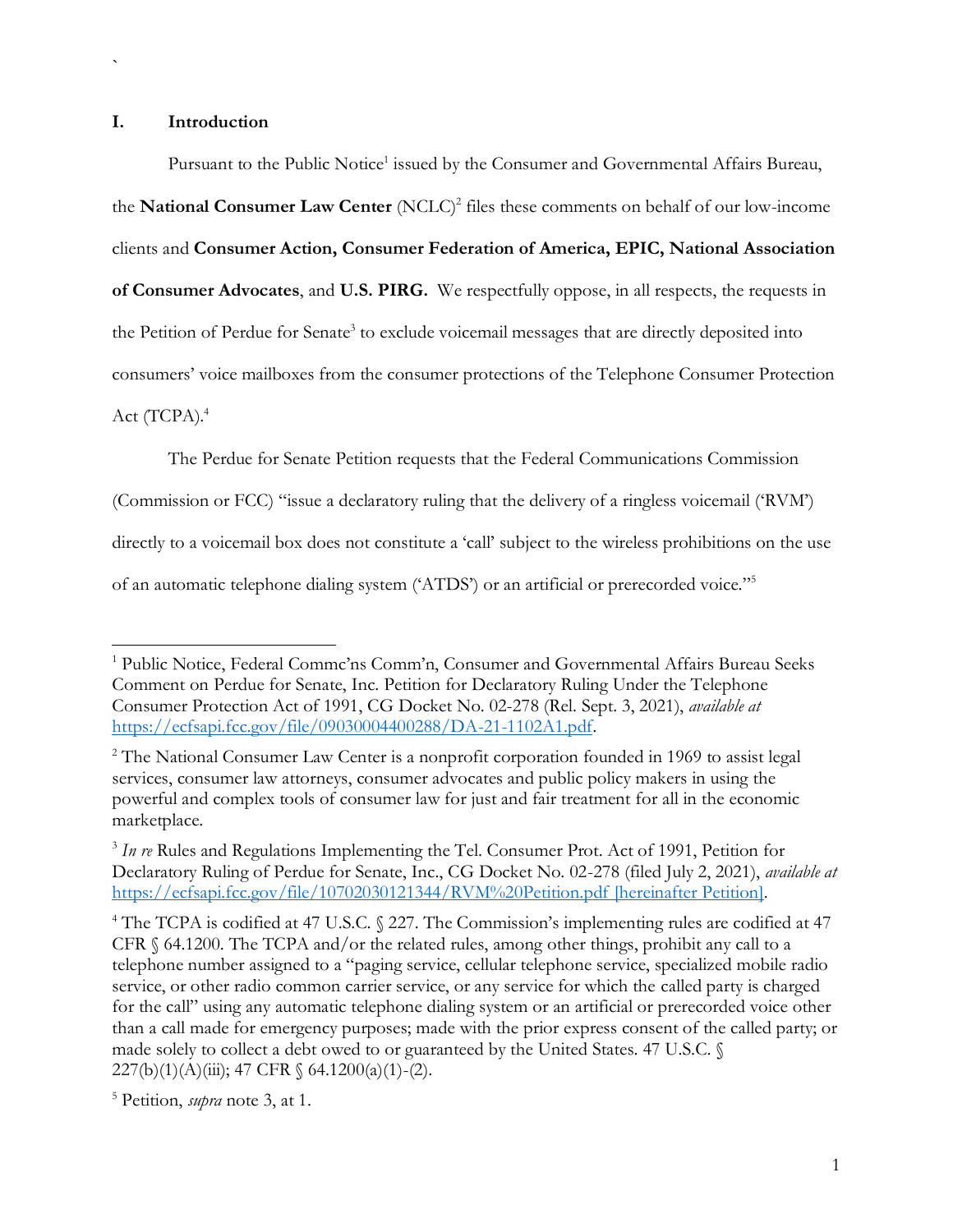The primary rationale offered is to avoid "costly TCPA litigation."<sup>6</sup> But litigation is triggered only by telephone subscribers who are sufficiently distressed by the calls they have received to go to the considerable trouble of a) determining whether they have a litigable claim, b) finding an attorney to take their case, and c) working with the attorney on the multipart process of initiating and prosecuting a lawsuit in federal court to obtain redress for that abuse of their phone. Indeed, it was just that type of infuriation over a ringless voicemail message delivered to his inbox that prompted Hayden Wreyford to bring a case against Senator Perdue's campaign (even after he voted for Senator Perdue in the 2021 runoff election).<sup>7</sup> And apparently it was this Georgia case that triggered the campaign to file this Petition with the FCC.

We strongly oppose the Perdue Petition. These voicemail messages are just as invasive, expensive, and annoying as calls and texts to cell phones. Indeed, in some ways they are even more annoying and time-consuming to deal with than calls and texts, as they require more time to retrieve (instead of just answering one's phone and hanging up, retrieving and deleting ringless voicemail messages requires a multi-step process). If left unregulated by the TCPA, ringless voicemail messages regarding telemarketing, debt collection, and outright scams could easily overwhelm the voicemail boxes of consumers. Unlike their ability to limit calls and texts, consumers have no way to block unwanted voicemail messages from particular callers. These messages appear to be delivered using technology that is identical to that used for texts, so there is no technological or legal reason for them not to be covered by the same rules under the TCPA.

Moreover, it would be entirely inappropriate for the Commission to usurp the role of the courts in this manner. A federal court in Georgia is in the process of applying the law to the facts of

<sup>6</sup> *Id.*

<sup>7</sup> Wreyford v. Perdue for Senate, Inc. & Georgians for Kelly Loeffler, Inc., No. 1:21-cv-02054- LMM, Brief in Opposition to Defendants' Motion to Dismiss at 4 (N.D. Ga. filed June 8, 2021).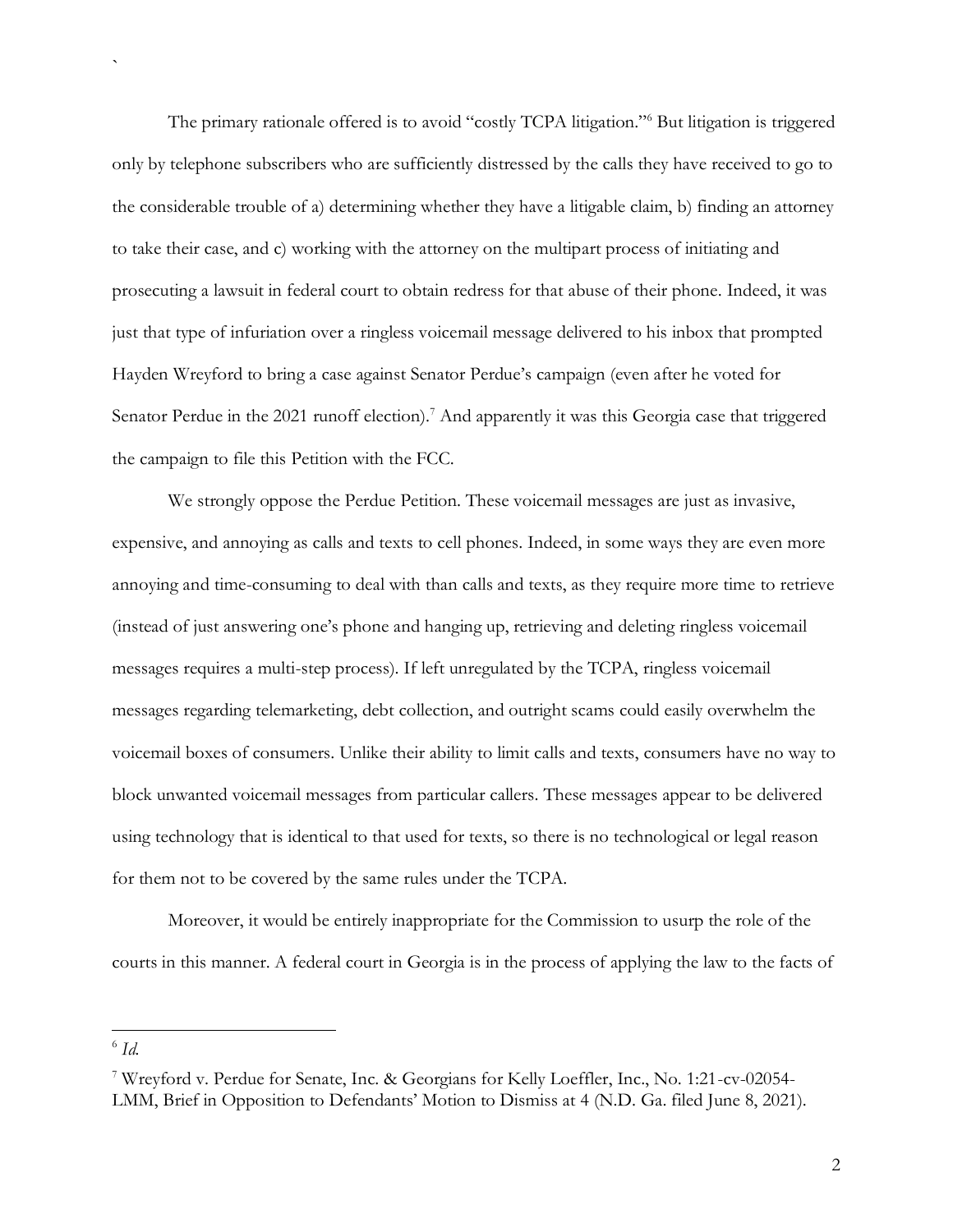the case—as the facts are developed and proven in the process of the litigation. There is no need for the Commission to become involved. Additionally, the Commission has no procedure to take sworn testimony and develop a factual record upon which to base a legal analysis. Any support for the Petition might have the improper impact of attempting to usurp the role of a federal trial court.

While the Petition only requests a determination that ringless voicemail are not calls for purpose of triggering compliance with the rules applicable to calls to wireless lines pursuant to 47 U.S.C.  $\S 227(b)(1)(A)$ ,<sup>8</sup> such a determination could have an impact on calls to residential landlines governed by § 227(b)(1)(B) as well. Calls using a prerecorded voice to deliver a message to residential lines also require consent, unless exempted by the Commission under  $\S 227(b)(1)(B)$ . The Commission recently limited the number of non-telemarketing calls using a prerecorded voice<sup>9</sup> that can be made without consent to residential lines to three a month.<sup>10</sup> This determination was issued as the result of the express instruction from Congress in the TRACED Act<sup>11</sup> to limit the number of automated calls.<sup>12</sup> If the Commission were to make the declaration sought by the Petition, it would have an effect exactly *opposite* to Congress's clear intent when it passed the TRACED Act to reduce the number of automated calls.

<sup>8</sup> *See* Petition, *supra* note 3, at 1.

<sup>&</sup>lt;sup>9</sup> In these comments we use "prerecorded voice" to refer to both prerecorded voice and artificial voice calls.

<sup>&</sup>lt;sup>10</sup> *In re* Rules and Regulations Implementing the Tel. Consumer Prot. Act of 1991, CG Docket No. 02-278, Report and Order, FCC 20-186 (Rel. Dec. 30, 2020), *available at* https://ecfsapi.fcc.gov/file/1230701817809/FCC-20-186A1\_Rcd.pdf.

<sup>&</sup>lt;sup>11</sup> Pallone-Thune Telephone Robocall Abuse Criminal Enforcement and Deterrence Act, Pub. L. No. 116-105, 133 Stat. 3274 (Dec. 30, 2019).

 $12$  *Id.* at § 8.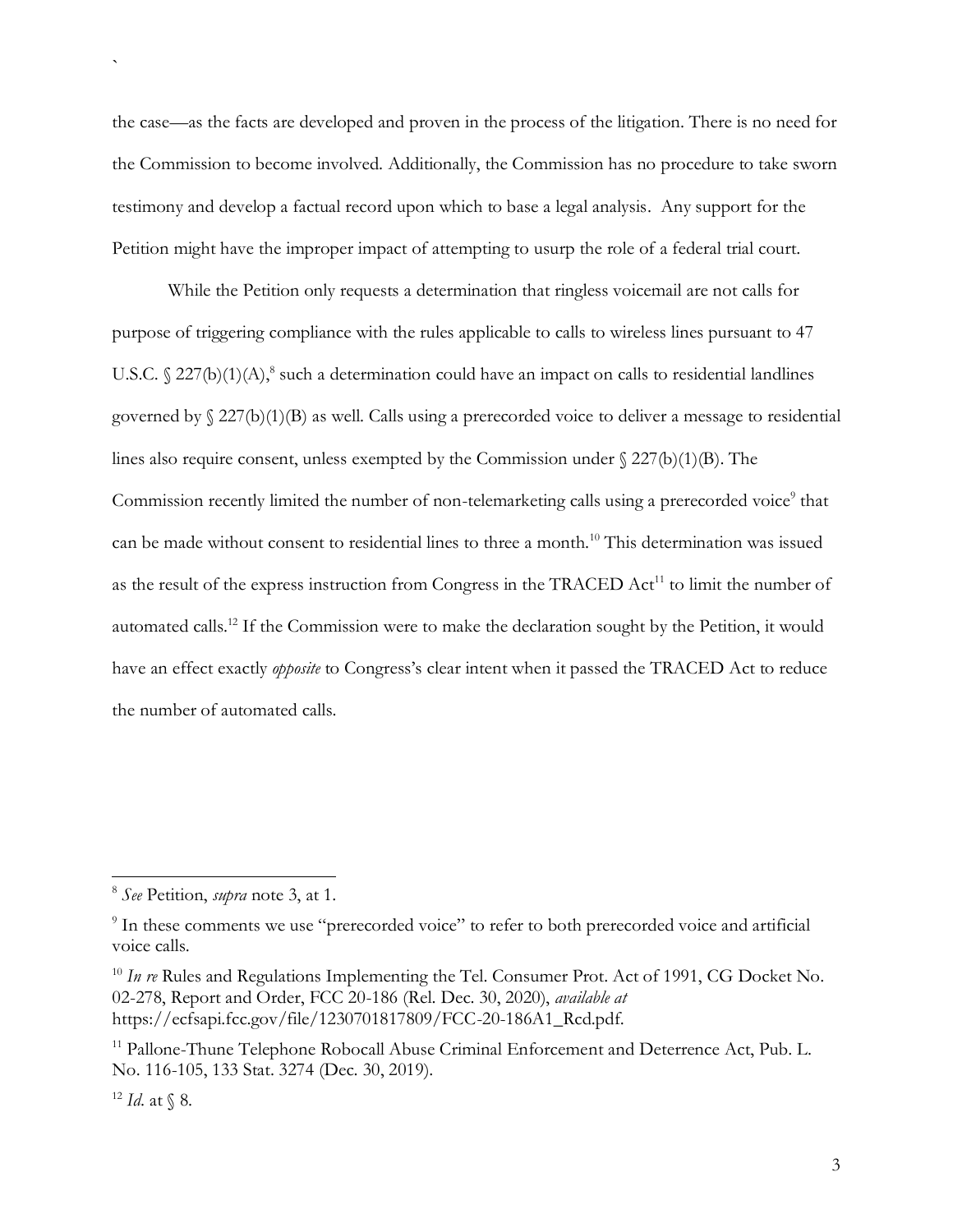#### **II. Left Unregulated, Ringless Voicemail Would Flood Consumers' Mailboxes.**

The technology at issue—namely ringless voicemail (RVM)—works to deliver targeted, prerecorded voice messages—including telemarketing and debt collection voice messages—*en masse* to the voicemail boxes of cellular subscribers. The technology is essentially a perverted use of the standard voicemail system. Instead of leaving a typical voicemail message only when a cellular subscriber is unavailable to receive a call, RVM works to deliver a pre-recorded voicemail message directly to the cellular subscriber's voicemail box without ever giving the consumer the opportunity to answer—or to block—the incoming call.<sup>13</sup>

The leaving of an RVM message in the consumer's voicemail box then triggers an audible notification of the presence of a voicemail message, depending on the consumer's settings, just as notification of a call is dependent on the choice of settings. With some cell phones, the deposit of the RVM message into the consumer's voicemail box will also cause a notification to appear on the consumer's visual voicemail application, using up data on the consumer's data plan.

The duration of each RVM message is limited only by the maximum time, in minutes, supported by each carrier's voicemail offering, generally around three to five minutes or longer.<sup>14</sup>

All cell phone plans appear to have limited voicemail capacity in terms of the number of messages that can be left on the systems and the permissible length of the messages, and the number is generally limited to 20 to 40 messages, depending on carrier and type of phone used.<sup>15</sup> The same is

<sup>&</sup>lt;sup>13</sup> See, e.g., Comments on Petition for Expedited Declaratory Ruling Filed by All About the Message, LLC, CG Docket No. 02-278 (filed May 16, 2017), *available at* [https://ecfsapi.fcc.gov/file/10516277901362/Snyder%20FCC%20All%20About%20the%20Messa](https://ecfsapi.fcc.gov/file/10516277901362/Snyder%20FCC%20All%20About%20the%20Message%20Comments%20051617.pdf) [ge%20Comments%20051617.pdf](https://ecfsapi.fcc.gov/file/10516277901362/Snyder%20FCC%20All%20About%20the%20Message%20Comments%20051617.pdf) [hereinafter Snyder Comments]. These comments were filed by Randall A. Snyder in the previous docket on this subject the consideration of the identical Petition filed by All About the Message.

<sup>14</sup> *Id.* at Exhibit F.

<sup>15</sup>*See* Verizon, Voicemail Comparison Chart, *available at* https://www.verizon.com/support/voicemail-comparison/; AT&T, Explore voicemail options, *available at* [https://www.att.com/support/article/wireless/KM1009209/;](https://www.att.com/support/article/wireless/KM1009209/) Sprint Mobile, Know how many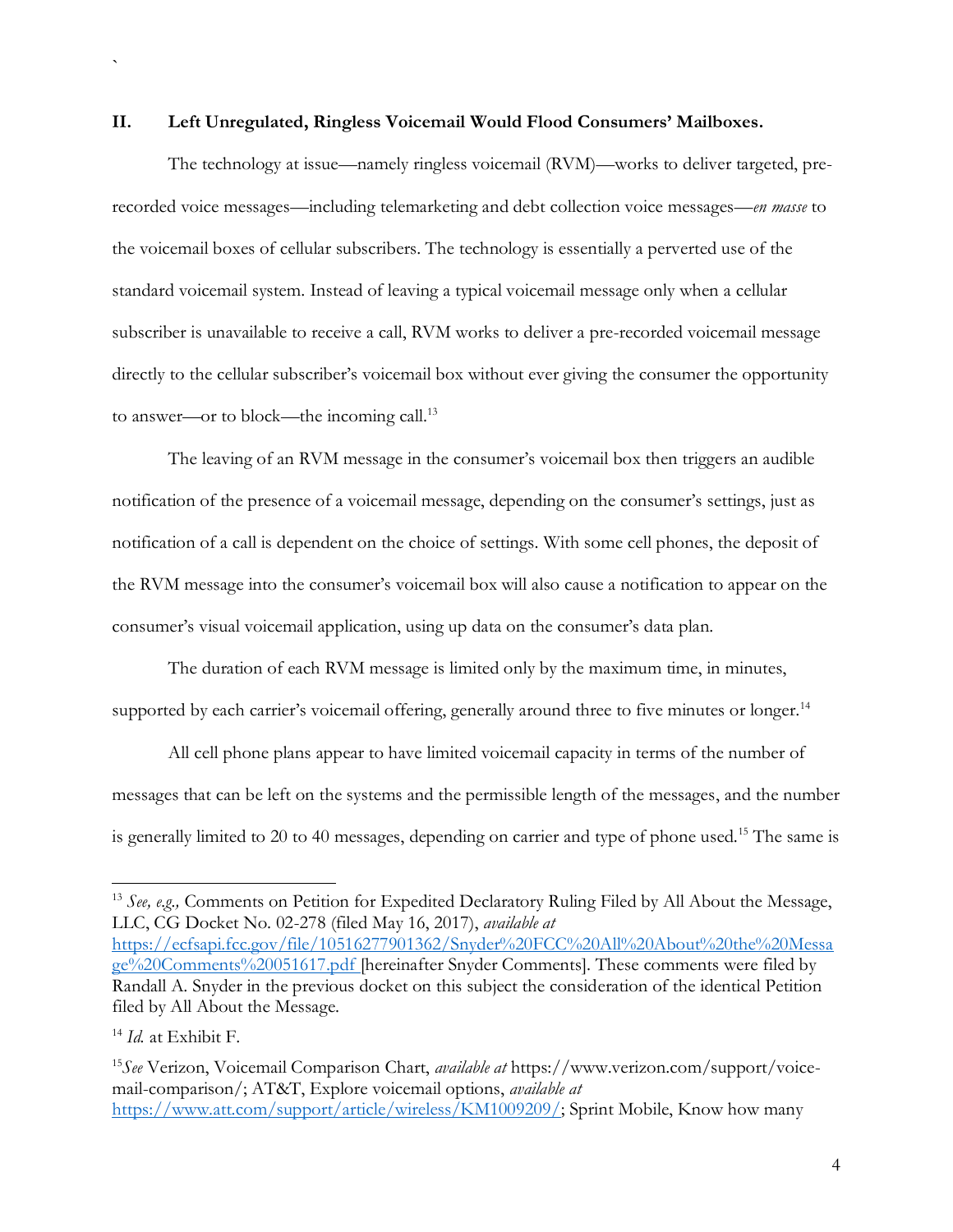true for landline voicemail systems.<sup>16</sup> This means that each unwanted and unconsented-to RVM message has the potential to exclude from the consumer's voicemail box messages that the consumer wants and needs. (See a sample of reactions of real consumers to RVMs in Section V, *infra*.)

Consumers have absolutely no control over who can leave an RVM message, how long the messages are, or how often the messages are left on their voicemail. Unlike standard calls and texts to cell phones, which can be blocked, there is currently no method that allows recipients to block RVM messages. Also, while text messages are limited in length by the underlying technology, there is no inherent limit for RVM messages—they can be any length. Indeed, it is entirely possible that debt collectors using this method of communicating might hijack a consumer's voicemail box—filling it with RVM messages—until the consumer pays the debt.<sup>17</sup> There is no technological reason that this could not occur. If the TCPA were found to be inapplicable to these messages, that determination would eliminate the essential control consumers now have to stop receiving automated messages: by declining to provide consent for them. While the Fair Debt Collection Practices Act (FDCPA) allows consumers to require debt collectors to cease communication with them,<sup>18</sup> that law applies

messages can be stored in your voicemail box, *available at*

[https://www.sprint.com/en/support/solutions/services/know-how-many-messages-can-be-stored](https://www.sprint.com/en/support/solutions/services/know-how-many-messages-can-be-stored-in-your-voicemail-box.html)[in-your-voicemail-box.html.](https://www.sprint.com/en/support/solutions/services/know-how-many-messages-can-be-stored-in-your-voicemail-box.html)

<sup>16</sup> *See* Strata Networks, Landline Voicemail Packages, *available at* [https://www.stratanetworks.com/landline-voicemail-packages;](https://www.stratanetworks.com/landline-voicemail-packages) Xfinity, Set Up Your Voicemail From Your Home Phone, *available at* [https://www.xfinity.com/support/articles/setting-up](https://www.xfinity.com/support/articles/setting-up-voicemail)[voicemail;](https://www.xfinity.com/support/articles/setting-up-voicemail) RCN, How To Use Voicemail, *available at* [https://www.rcn.com/boston/phone/rcn](https://www.rcn.com/boston/phone/rcn-phone-features/rcn-voicemail/)[phone-features/rcn-voicemail/.](https://www.rcn.com/boston/phone/rcn-phone-features/rcn-voicemail/)

<sup>17</sup> *See* Richard Read, *From Stone Age to Drone Age: Debt Collection Goes High-Tech*, Ctpost, Apr. 18, 2017, *available at* https://www.ctpost.com/business/personalfinance/article/From-Stone-Age-to-Drone-Age-Debt-Collection-Goes-11081136.php (This article was first published on NerdWallet.com.). *See*  also Do-Not-Call Protection, Ringless Voicemail, *available at* [http://www.donotcallprotection.com/ringless-voicemail.](http://www.donotcallprotection.com/ringless-voicemail)

 $18$  15 U.S.C. § 1692c(c).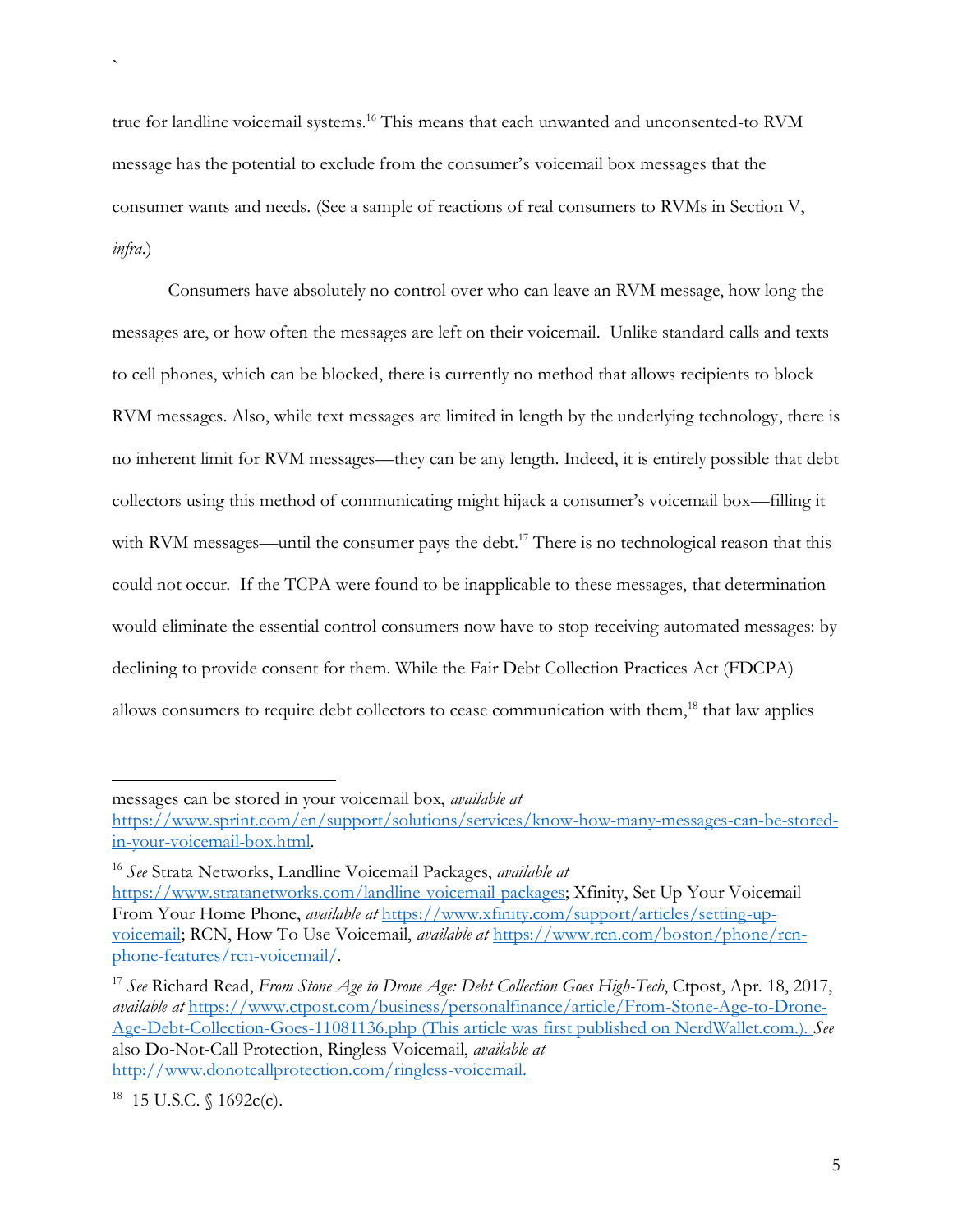only to certain debt collectors, not to most servicers or to creditors collecting their own debts, or to calls that are not for the purpose of debt collection.

`

To access RVM messages, consumers must call into their voicemail systems. This is much more time-consuming for consumers than answering a call or looking at a text message. Moreover, at least 22 million American subscribers are on limited-minute phone plans. <sup>19</sup> Included in that number are approximately three million households participating in the Lifeline program.<sup>20</sup> Every call for these consumers, even those to their own voicemail, counts against those precious minutes, reducing the available minutes for essential life tasks.

Additionally, even those consumers who have unlimited minutes on their calling plans when at home generally have significantly fewer minutes when roaming away from home in a foreign country,<sup>21</sup> and with some plans, even when roaming within the U.S.<sup>22</sup> When the consumer is roaming, just leaving the RVM message can trigger roaming charges to the recipient—even if the consumer does not retrieve the message. Retrieving the message will trigger additional roaming

 $19$  According to the FCC's most recent mobile competition report,  $18%$  of connections (about 77 million) were on prepaid plans. *In re* Implementation of Section 6002(b) of the Omnibus Budget Reconciliation Act of 1993, Annual Report and Analysis of Competitive Market Conditions With Respect to Mobile Wireless, Including Commercial Mobile Services, Twentieth Report 73, WT Docket No. 17-69 (F.C.C. Rel. Sept. 27, 2017), *available* 

*at* https://docs.fcc.gov/public/attachments/FCC-17-126A1.pdf. Of those 77 million, a little over 26 million had Tracfone plans, about three quarters of which are limited-minute plans. *See* Tracfone, Plans, *available at* [https://www.tracfone.com/shop/plans.](https://www.tracfone.com/shop/plans) Adding Tracfone's approximately 19 million limited-minute subscribers to the three million limited-minute Lifeline subscribers (see note 20, *infra*) yields about 22 million subscribers on limited minute plans.

<sup>20</sup> *See* Universal Service Administrative Co., Program Data (July 2021 Subscriber Count), *available at* [https://www.usac.org/lifeline/resources/program-data/.](https://www.usac.org/lifeline/resources/program-data/) We estimate that about half of the six million Lifeline subscribers are on limited-minute plans.

<sup>21</sup> *See* Verizon, How to Avoid Roaming Charges, *available at* https://www.verizon.com/articles/howto-minimize-and-avoid-roaming-charges/.

<sup>22</sup> *See, e.g.,* Boost Mobile, Frequently Asked Questions – Domestic Roaming, *available at* [https://www.boostmobile.com/support/faq/plans-services/domestic-roaming.html.](https://www.boostmobile.com/support/faq/plans-services/domestic-roaming.html) *See also id*.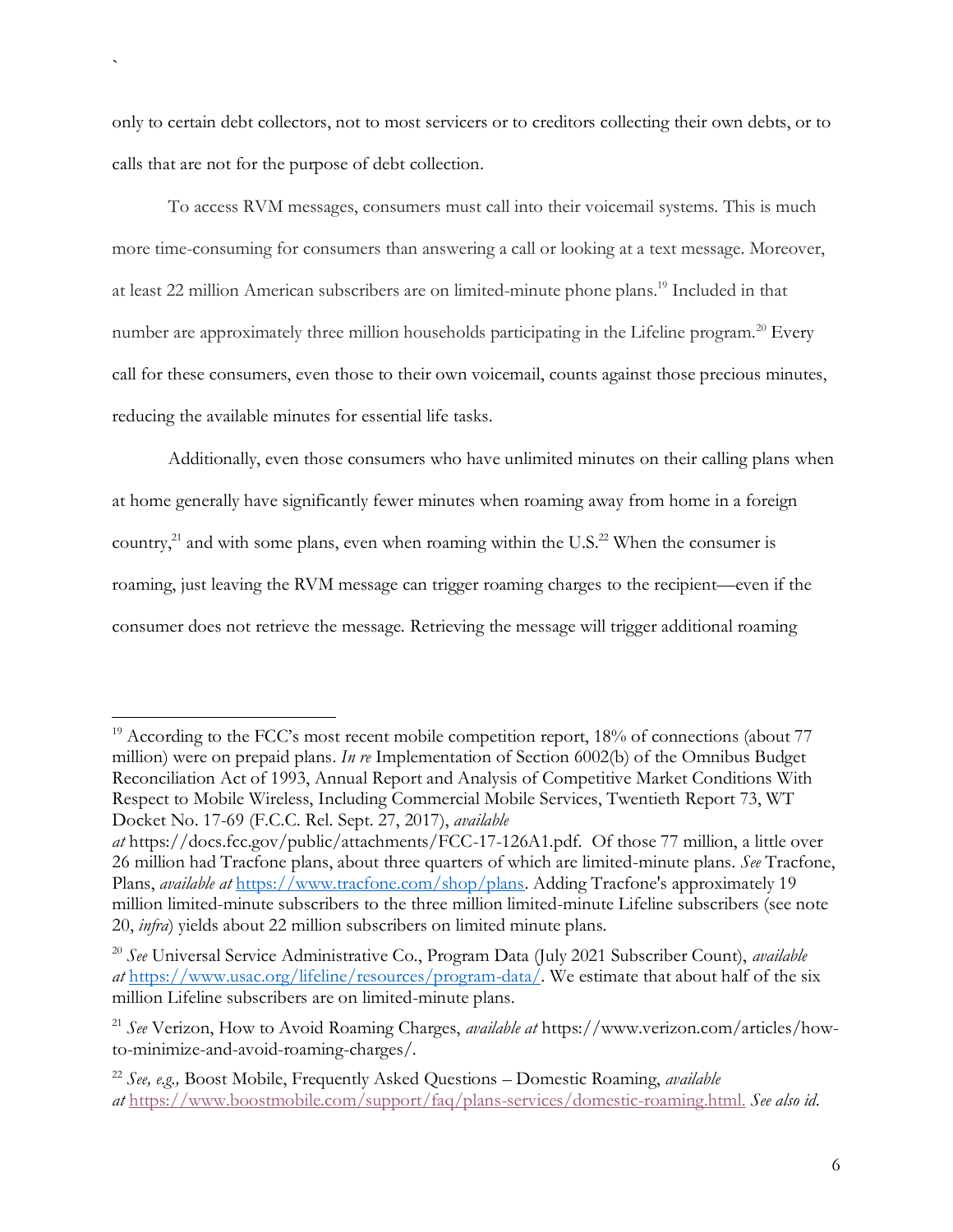charges. For example, under some plans, AT&T charges consumers when they are abroad for both calling time and data usage when a voicemail message is left on their system:

How am I charged for receiving voicemail messages while roaming internationally?

*When receiving standard voicemail messages:*

`

Standard voicemail messages received when roaming outside of the U.S. are charged at international roaming calling rates, based on the international roaming feature on your account, or if you have not selected a feature, pay-per-use rates will apply.

*When receiving Visual Voicemail messages:*

Visual Voicemail messages received when roaming outside of the U.S. are charged at international roaming data rates, based on the international roaming feature on your account, or, if you have not selected a feature, pay-per-use rates will apply.<sup>23</sup>

The potential impact on consumers from unregulated RVM messages is massive. For

example, Drop Cowboy, just one of many companies offering RVM technology to businesses,

advertises on its website that it can send up to 40,000 messages *per minute*,<sup>24</sup> which is 2.4 million per hour and 19 million per 8-hour day.

One of the explicit concerns that prompted Congress to enact the TCPA was complaints by residential and business telephone users that "automated calls fill the entire tape of an answering machine, preventing other callers from leaving messages."<sup>25</sup> This is exactly the problem—translated to cell phones--that the Petition would unleash. If unregulated, RVMs will likely overwhelm consumers' voicemail systems and consumers will have no way to limit, control or stop these messages. Callers could potentially hijack a consumer's voicemail with unwanted messages, eliminating access by callers whose messages are wanted and needed by the consumer.

<sup>23</sup> AT&T, Frequently Asked Questions, *available at* [https://www.att.com/international/\(emphasis](https://www.att.com/international/(emphasis) added) (accessed Sept. 29, 2021).

<sup>24</sup> Drop Cowboy, Ringless Voicemail and Text Message Pricing Plans, *available at* [https://www.dropcowboy.com/pricing/\(](https://www.dropcowboy.com/pricing/)accessed Sept. 29, 2021).

 $25$  S. Rep. No. 178, 102d Cong., 1st Sess. 2 (1991) (statement of Sen. Hollings).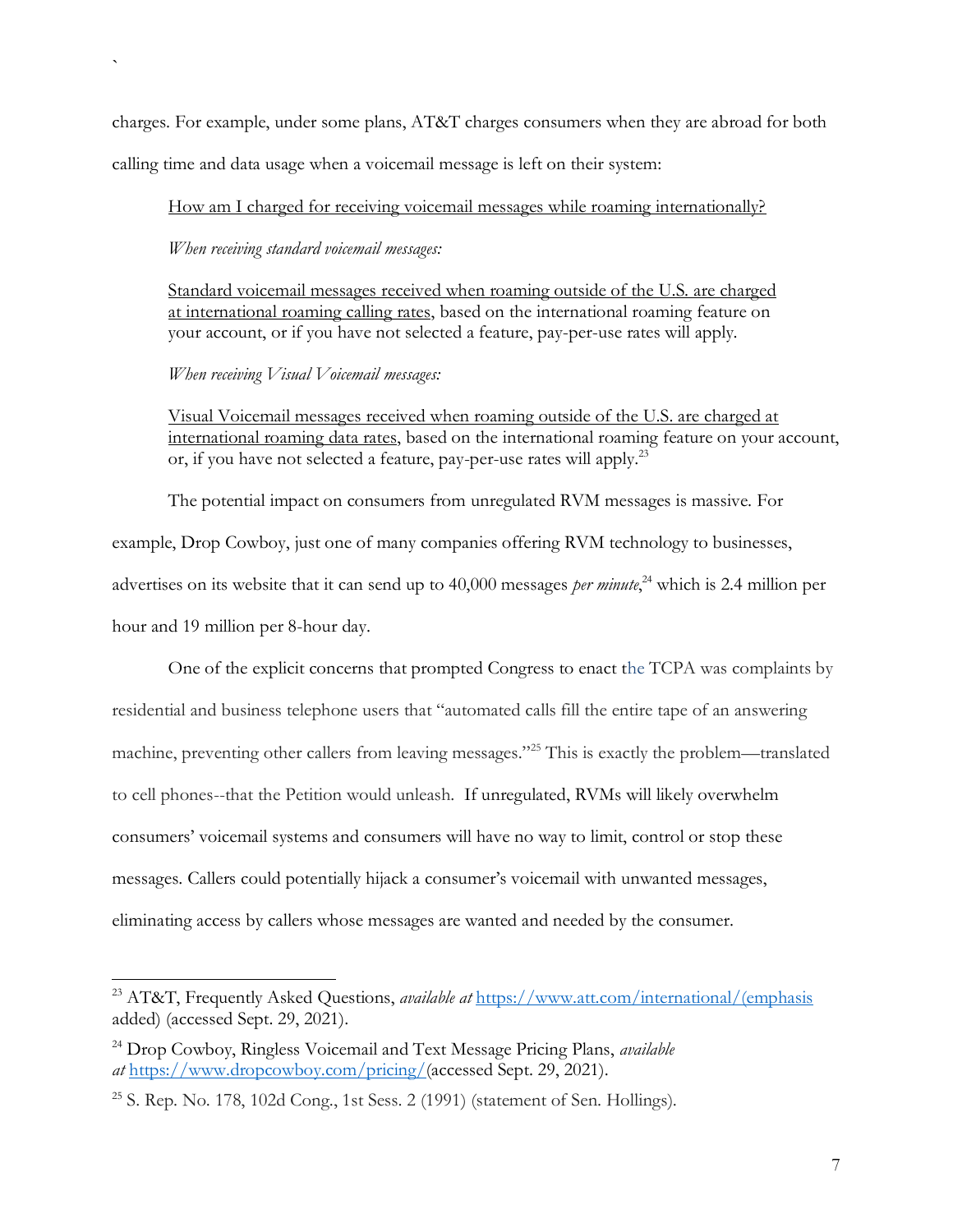#### **III. Technologically, RVM Messages are Calls to Cell Phones.**

`

As explained more specifically by telecommunications experts Randall Snyder<sup>26</sup> and Jeffrey Hansen <sup>27</sup> in their filings in th**e** previous docket on this subject triggered by the RVM provider All About the Message,<sup>28</sup> RVM messages possess the following critical characteristics that make them calls covered by the TCPA:

- 1. Upon receiving a voicemail message, cell phones will alert the consumer with a tone or  $\lq$ "ring."<sup>29</sup>
- 2. In one method of delivering RVM messages, a centralized computer platform is used to communicate directly with a cellular carrier's voicemail system to "(i) take a recorded voice message file and programmatically and automatically include it as the content for each prerecorded voice message to be sent to cellular subscribers included in a particular campaign; (ii) programmatically and automatically provide and/or pass to the carrier's voicemail system each cellular telephone number (from a list provided in an uploaded file) used to identify the individual voicemail box that is the destination of each prerecorded voice message; (iii) programmatically and automatically replicate the prerecorded voice message content for each message and assemble the entire prerecorded voice message to be sent to the cellular carrier's voicemail system; and, (iv) initiate the transmission of the

<sup>27</sup> See In re Rules and Regulations Implementing the Tel. Consumer Prot. Act of 1991, Declaration of Jeffrey A. Hansen on the Petition for Declaratory Ruling of All About The Message, LLC, CG Docket No. 02-278 (filed May 2017), *available at* [https://ecfsapi.fcc.gov/file/10515968513445/decl%20of%20jeffrey%20hansen%20ringless%20voi](https://ecfsapi.fcc.gov/file/10515968513445/decl%20of%20jeffrey%20hansen%20ringless%20voicemail%20-%202.pdf) [cemail%20-%202.pdf.](https://ecfsapi.fcc.gov/file/10515968513445/decl%20of%20jeffrey%20hansen%20ringless%20voicemail%20-%202.pdf)

<sup>26</sup> *See* Snyder Comments, *supra* note 13.

<sup>&</sup>lt;sup>28</sup> *In re* Rules and Regulations Implementing the Tel. Consumer Prot. Act of 1991, Petition for Declaratory Ruling of All About the Message, LLC, CG Docket No. 02-278 (filed Mar. 31, 2017).

<sup>29</sup> Snyder Comments, *supra* note 13, at ¶ 24.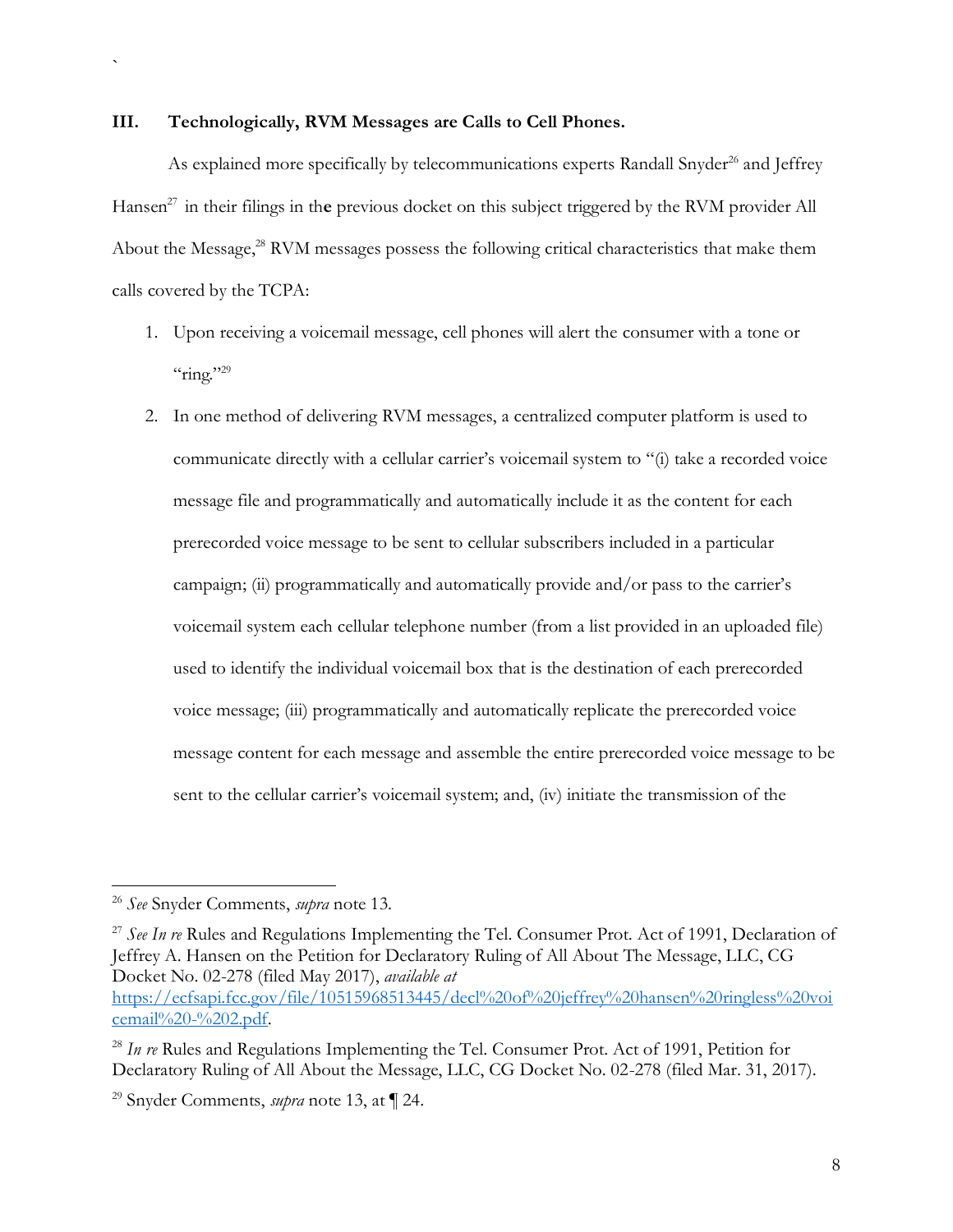prerecorded voice messages that are sent *en masse* to the cellular carriers' voicemail systems for subsequent retrieval by individual cellular subscribers."<sup>30</sup>

- 3. In the delivery system described in paragraph 2, *supra,* the RVM system is using a "backdoor" channel to leave messages in cell phone subscribers' voice mail. This method of accessing the carrier's voicemail system is not likely to have been established for that purpose, or even approved by the carrier, and is likely outside the authorizations provided by the carrier to callers.
- 4. Consumers pay for their voicemail as part of their telephone service and are often charged for accessing voicemail messages. As illustrated in section II, *supra*, cell phone mailboxes are limited in size. When RVM messages are left, they use up the limited space, and can easily eliminate the consumer's ability to receive desired voicemail messages.
- 5. Receiving prerecorded messages requires a consumer to spend substantial amounts of time reviewing and deleting voicemail messages.
- 6. The method by which a computer-to-computer connection is used to deliver RVMs *en masse*  is essentially the same technology that is used for sending SMS-based telemarketing text messages to cellular subscribers *en masse*. Exhibit 1, attached, illustrates the similarities between the two technologies.<sup>31</sup>
- 7. In addition to being like a text technologically, an RVM message is also conceptually just like a text because it is a message the consumer must do something to access. But, unlike texts, which a consumer can block, RVM messages cannot be blocked. Also, unlike automated texts, RVM messages are not limited in length.

<sup>30</sup> Snyder Comments, *supra* note 13, at ¶ 36.

<sup>&</sup>lt;sup>31</sup> The illustration in Exhibit 1 was first presented to the Commission in Randall Snyder's Comments on Petition for Expedited Ruling Filed by All About the Message, LLC as his Exhibit E. *See* Snyder Comments, *supra* note 13, at Exhibit E. The illustration was created by Randall Snyder.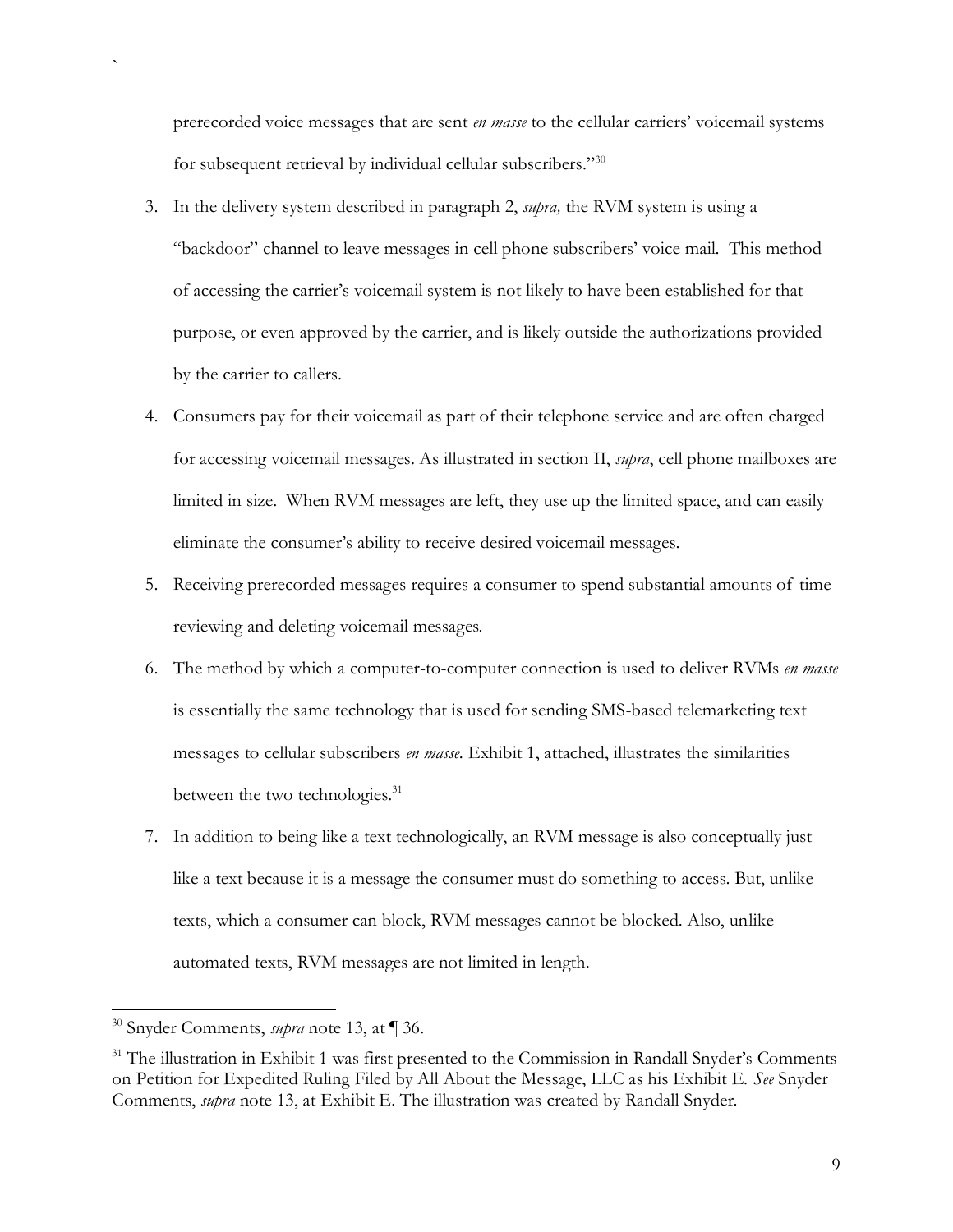### **IV. RVM Messages are Legally Calls under the TCPA**

`

Petitioners argue that RVM messages are not calls covered by the TCPA because "(1) RVM transmissions do not constitute a functional equivalent of a call under the statute; (2) RVM technology does not use a wireless network to transmit messages; and (3) RVM technology does not bill potential voters for receiving voice messages."32

We disagree on all three counts: The messages are calls under the TCPA; wireless telephone networks are absolutely implicated in the receipt of RVMs to wireless subscribers (when the recipient accesses their mailbox to hear their messages); and as explained in section III, *supra*, recipients do pay for their voicemail messages.

# **A. RVM Messages are Calls Covered by the TCPA.**

There are numerous courts that have explicitly held that the delivery of RVM messages involve calls, requiring consent under the TCPA.<sup>33</sup> As was stated in one case in which a vendor sent the

<sup>32</sup> *See* Petition, *supra* note 3, at 3.

<sup>33</sup> *See* Gurzi v. Penn Credit Corp., 449 F. Supp. 3d 1294, 1298 (M.D. Fla. 2020) ("use of direct-tovoicemail messages falls within the plain language of the TCPA" and "the broader context of the statute as a whole supports the Court's finding that direct-to-voicemail messages fall within the TCPA"); Caplan v. Budget Van Lines, Inc., 2020 WL 4430966, at \*4 (D. Nev. July 31, 2020) (TCPA is applicable to ringless voicemail; focusing on the method of delivery, as urged by defendant, "elevates form over substance"; Grant v. Regal Auto. Group, Inc., 2020 WL 8254283, at \*5 (M.D. Fla. July 30, 2020) (ringless voicemail is a "call" and therefore subject to TCPA), *adopted*, 2020 WL 8224838 (M.D. Fla. Sept. 29, 2020); Schaevitz v. Braman Hyundai, Inc., 437 F. Supp. 3d 1237 (S.D. Fla. 2019); Picton v. Greenway Chrysler-Jeep-Dodge, Inc., 2019 WL 2567971 (M.D. Fla. June 21, 2019) (rejecting argument that ringless voicemails are not subject to TCPA); Dickson v. Direct Energy, L.P., 2019 WL 2396717, at \*2 (N.D. Ohio Mar. 18, 2019) (ringless voicemails are attempts to communicate via telephone" within purview of TCPA); Saunders v. Dyck O'Neal, Inc., 319 F. Supp. 3d 907, 911 (W.D. Mich. 2018) (use of direct to voicemail technology is a "call" under TCPA; "[t]he effect on [the plaintiff] is the same whether her phone rang with a call before the voicemail is left, or whether the voicemail is left directly in her voicemail box"); Somogyi v. Freedom Mortg. Corp., 2018 WL 3656158 (D.N.J. Aug. 2, 2018) (applying TCPA's restrictions on autodialed and prerecorded calls to ringless voicemail without identifying any issues that would complicate application of TCPA). *See also* Smith v. Leif Johnson Ford, Inc., \_\_\_ S.W.3d \_\_\_, 2021 WL 3626402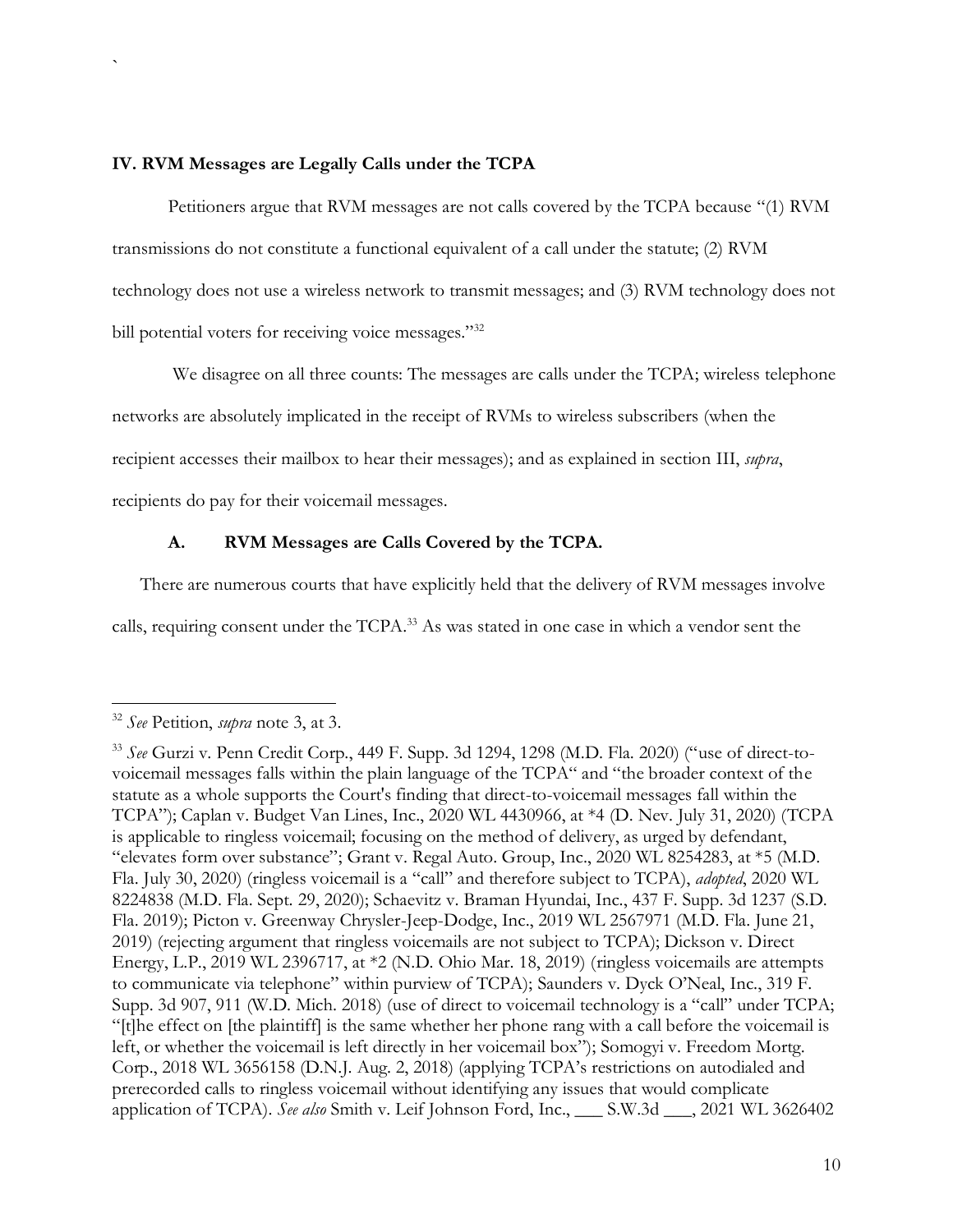consumer approximately thirty ringless voicemail messages over a one-year period, the effect on the consumer was the same whether her phone rang before the voicemail was left or whether the message was left directly in her voicemail box.<sup>34</sup> The court noted that the impact was the same as if the consumer had received a text message (which is clearly covered by the TCPA), commenting that "voicemails are arguably more of a nuisance to consumers than text messages."<sup>35</sup> Further, the court found that limiting the TCPA to instances where the caller specifically dialed the consumer's phone number and then reached her voicemail, thereby providing an exclusion for the "back door" into the consumer's voicemail box, would produce "an absurd result," as "[t]he TCPA was created to limit the harassment and nuisance that automated calls and messages place on consumers."<sup>36</sup>

The decisions cited here are based on the analysis that the RVM technology is nearly identical to the mass text messaging technology that the courts and the Commission have repeatedly found to constitute "calls" requiring full compliance with the TCPA.

When the Commission made this determination in 2015 it analyzed whether using a computer to communicate with a cell phone subscriber via a text message is a covered "call" under the TCPA. This finding was grounded in the recognition "that Internet-to-phone text messaging technology is used to initiate calls that ultimately are carried over wireless carriers' networks to wireless consumers via their respective unique telephone numbers."<sup>37</sup>

113. . . . The carrier's domain name performs the same function as routing data existing within the telephone network and used in a "traditional" voice or text call to

`

<sup>36</sup> *Id*.

<sup>(</sup>Mo. Ct. App. Aug. 17, 2021) (affirming order certifying class action alleging that ringless voicemail campaign violated TCPA).

<sup>34</sup> Saunders v. Dyck O'Neal, Inc., 319 F. Supp. 3d 907, 911 (W.D. Mich. 2018).

<sup>35</sup> *Id*.

<sup>&</sup>lt;sup>37</sup> In re Rules and Regulations Implementing the Tel. Consumer Prot. Act of 1991, CG Docket No. 02-278, Report and Order, 30 FCC Rcd. 7961 ¶¶ 113-122 (F.C.C. July 10, 2015) [hereinafter 2015 Omnibus Order].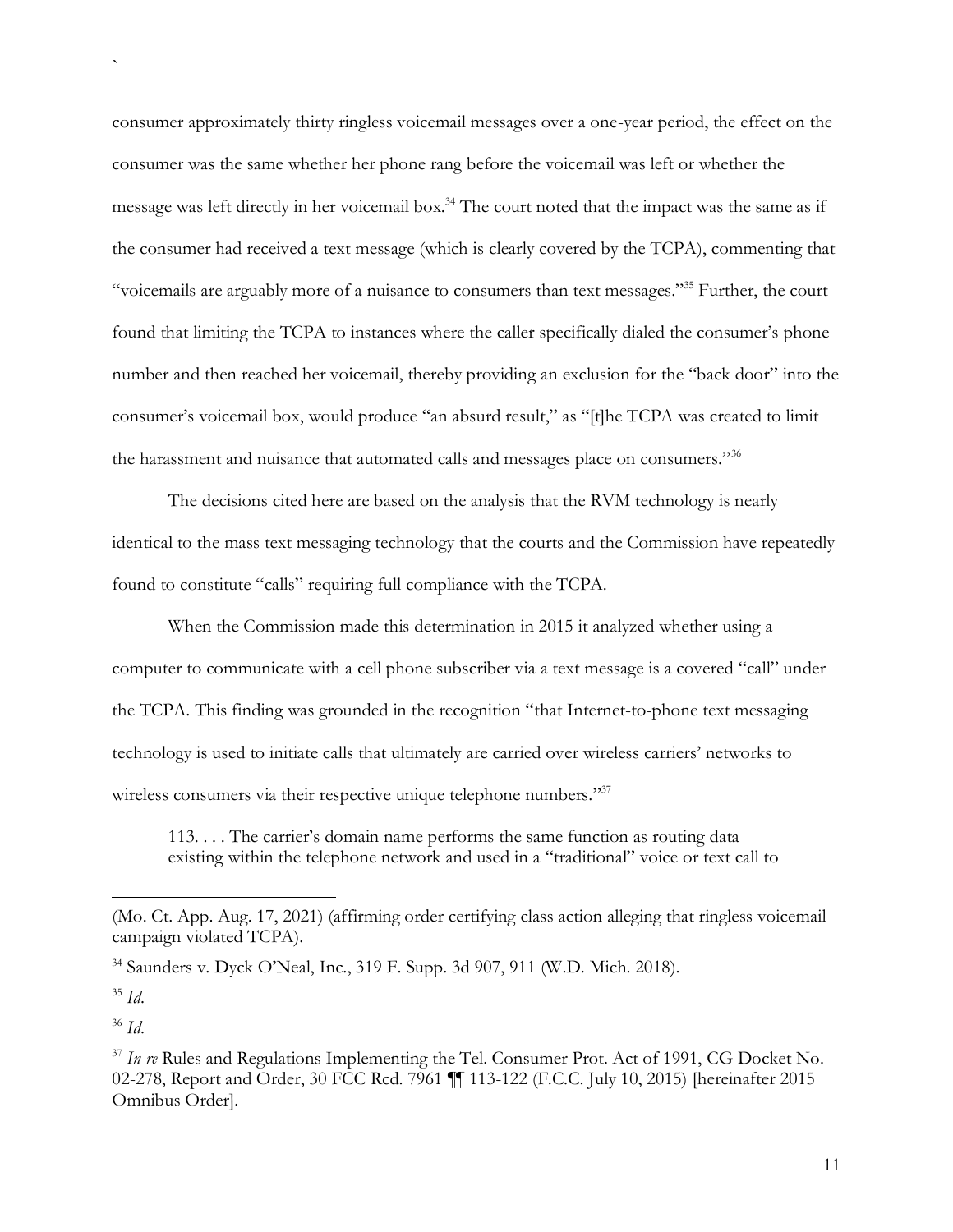identify the called party's carrier so that the call can be routed to the correct carrier for completion to the called party's wireless telephone number.<sup>38</sup>

In the same paragraph, the Commission noted that "[t]he TCPA's text and legislative history reveal Congress's intent to give the Commission broad authority to enforce the protections from unwanted robocalls as new technologies emerge."<sup>39</sup>

Moreover, the Commission has explicitly held that voicemail messages are

considered calls covered under the TCPA:

`

[V]oice message calls, as prerecorded messages, would be subject to the prohibitions of  $\S$  227(b)(1) and  $\S$  64.1200(a) of our rules. Thus, voice message calls could not be directed to an emergency line, a health care facility, radio common carrier services or other services for which the called party is charged for the call except in an emergency or with the prior express consent of the called party.<sup>40</sup>

# **B. Wireless Telephone Networks are Used to Deliver RVMs to Wireless Subscribers**

The prohibition in the TCPA against automated calls to cell phones prohibits "calls" "to any

telephone number assigned to a ... cellular telephone services ... ."<sup>41</sup> The Petition seeks to escape

coverage under the TCPA because it maintains that the wireless network is not used to leave the

RVM message. <sup>42</sup> But this argument misses four critical points:

1) that the wireless carrier's assigned *number* is used to identify the voicemail box into which

the message should be inserted;

2) that when the message hits the voicemail box, it triggers an audible notice to the

subscriber (which may or may not be of the same sound or duration as the one triggered by a call or text); and

<sup>38</sup> *Id.* at ¶ 113.

<sup>39</sup> *Id.*

<sup>&</sup>lt;sup>40</sup> In re Rules & Regulations Implementing the Tel. Consumer Prot. Act of 1991, CG Docket No. 92-90, Report and Order, 7 F.C.C. Rcd. 8752 ¶ 47 (F.C.C. Oct. 16, 1992).

 $41$  47 U.S.C.  $\frac{227(b)(1)(iii)}{11}$ .

<sup>42</sup> *See* Petition, *supra* note 3, at 2, 4, 5.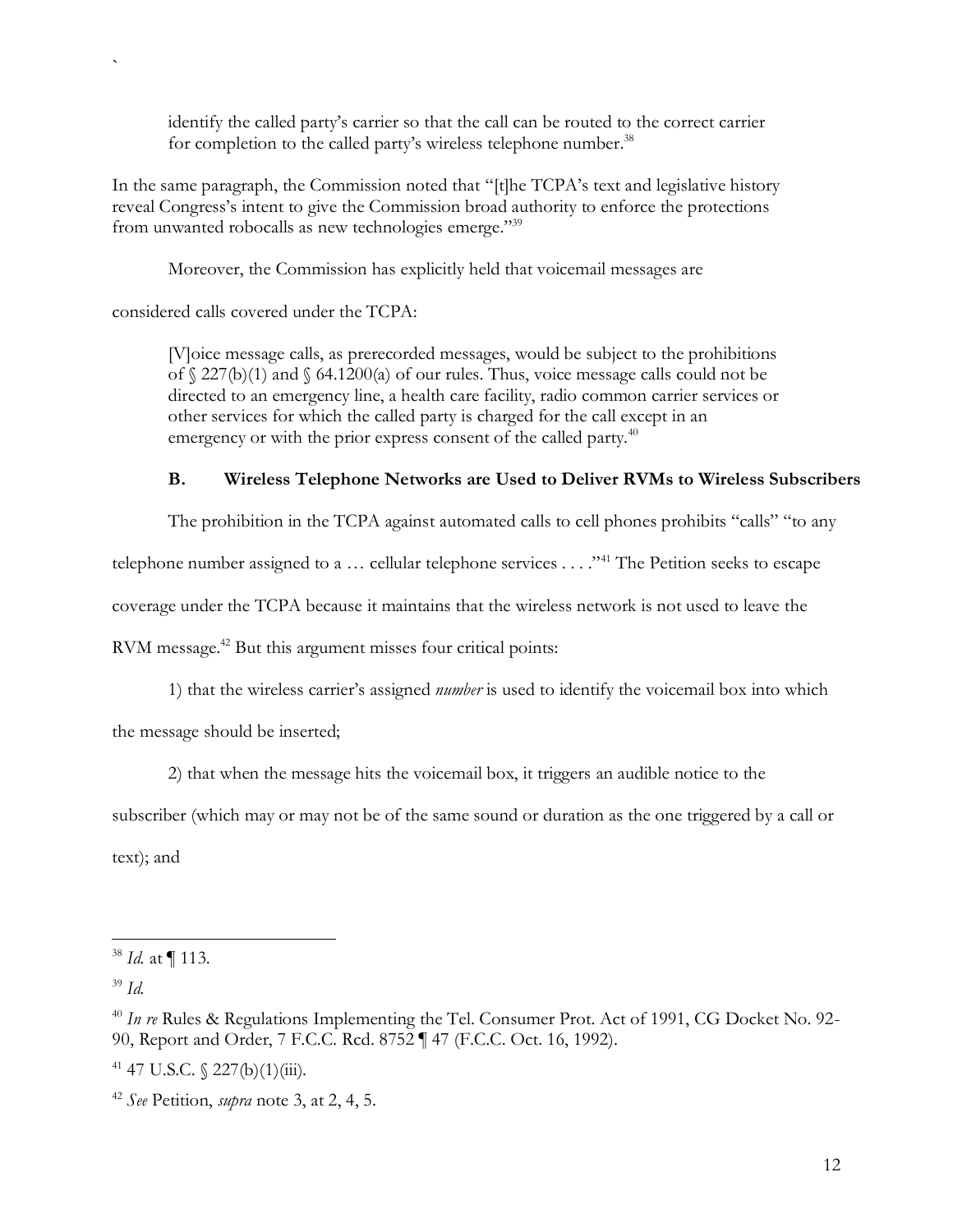3) that the only way the recipient can access the message is through the wireless network.

Moreover, the FCC has already determined in the context of sending messages, that addressing a message to a particular telephone number assigned to a cell phone is a call as that term is used in the TCPA. On this issue, the FCC concluded its analysis of internet-to-text calling by stating:

114. We conclude that by addressing a message using the consumer's wireless telephone number (e.g., 5555551111@sprint.messaging.net or entering a message on a web portal to be sent to a consumer's wireless telephone number) and sending a text message to the consumer's wireless telephone number, the equipment dials a telephone number and the user of such technology thereby makes a telephone call to a number assigned to a wireless service as contemplated in section 227(b)(1) of the  $Act^{43}$ 

The courts had already made the same determination. In Satterfield v. Simon & Schuster, Inc.,<sup>44</sup>

the Ninth Circuit addressed the concept of mass texts from a text messaging server and found that a

text message is a "call" within the meaning of the TCPA.<sup>45</sup> The court noted that the dictionary

definition of "call" in this context was "'to communicate with or try to get into communication with

a person by a telephone.'"<sup>46</sup> Based on that definition, the Ninth Circuit found that, when enacting

the TCPA:

`

Congress intended to regulate the use of an [automatic telephone dialing system] to communicate or *try to get into communication* with a person by a telephone.<sup>47</sup>

<sup>43</sup> 2015 Omnibus Order, *supra* note 37, at ¶ 114 (emphasis added)*.*

<sup>44</sup> 569 F.3d 946 (9th Cir. 2009).

<sup>45</sup> *Id*. at 952.

<sup>&</sup>lt;sup>46</sup> *Id.* at 953–954 (quoting Webster's Third New International Dictionary (2002)).

<sup>47</sup> *Id.* at 954 (emphasis added). *See also* Fillichio v. M.R.S. Assocs., Inc., 2010 WL 4261442, at \*3 (S.D. Fla. Oct. 19, 2010).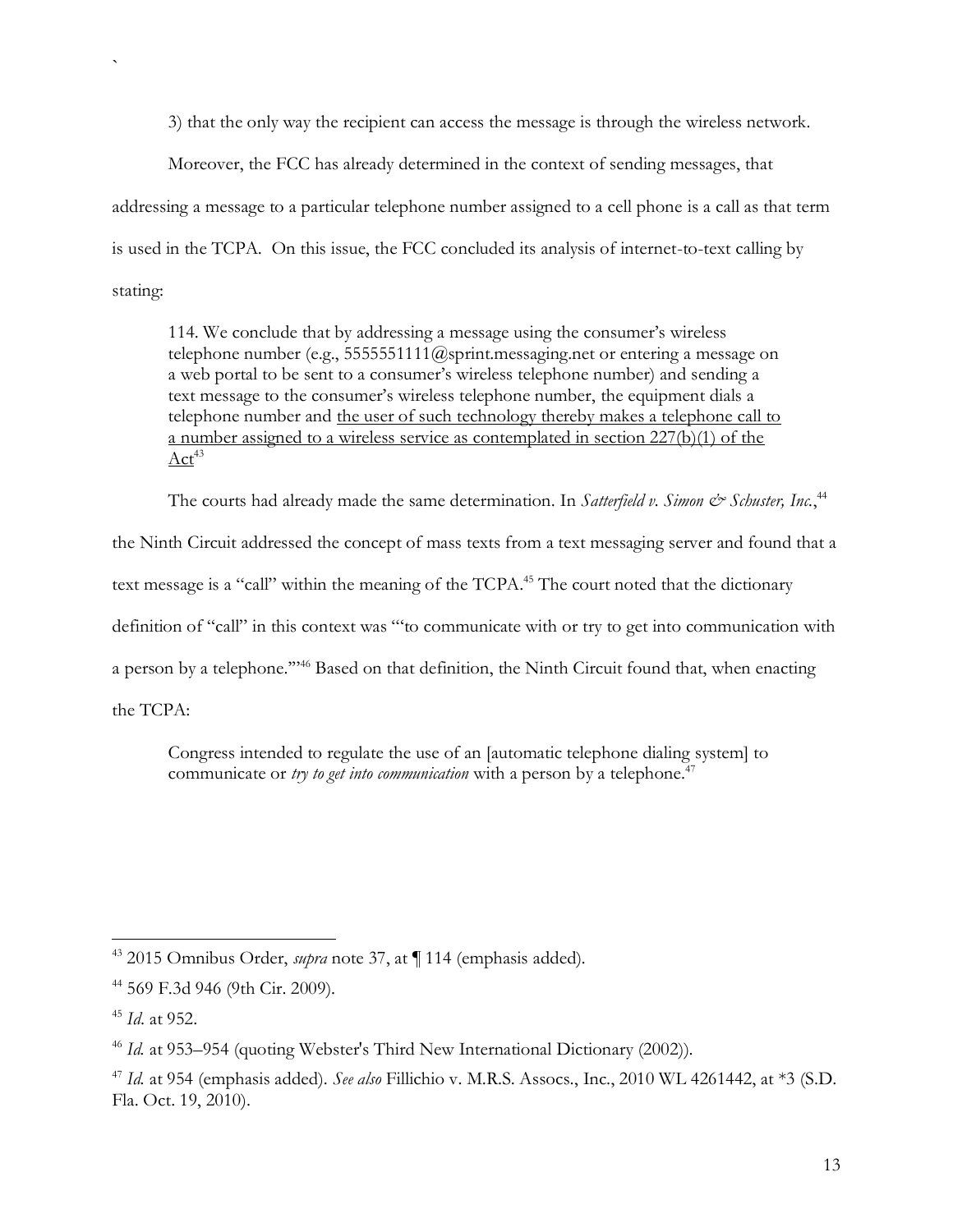In *Joffe v. Acacia Mortg. Corp*.,<sup>48</sup> the court also addressed the definition of the word "call" in the TCPA, and expressly rejected the idea that only the usual two-way real-time voice intercommunication was prohibited, stating:

It is the act of making a call, that is, of attempting to communicate to a cellular telephone number using certain equipment, that the TCPA prohibits. Whether the call had the potential for a two-way real time voice communication is irrelevant.<sup>49</sup>

The text message cases, including the two cited above, are supportive of this premise and consistent with it. The *Satterfield* court held that mass text messaging was a call and in violation of the TCPA, and the *Joffe* court held the same for messages that were sent in the form of computergenerated emails to the consumer's cellular carrier, and addressed to the consumer's cell phone number in order to be converted into text messages for transmission to his cell phone. Computergenerated texts sent to email addresses or to a carrier's text server are not traditional telephone handset-to-telephone handset communications, yet they are within the definition of "call" and are prohibited by the TCPA. RVM messages are no different.

The technology that appears to be at issue in this case used to deliver RVM messages makes a data connection to a voicemail server instead of a text server by accessing the wireless network's voicemail server. The technology then passes the cellular telephone number of the intended recipient to the voicemail server<sup>50</sup> in order to identify the particular voicemail box of the intended recipient-cellular phone user. This is exactly the same procedure as in the text message scenario. The message is then deposited in the voicemail box of the intended recipient, just as the text is then deposited in the text message server. The voicemail box server then alerts the user of a message and the message is retrieved. An alert tone is played, a visual message is displayed, and, with many

<sup>48</sup> 121 P.3d 831 (Ariz. Ct. App. 2005).

<sup>&</sup>lt;sup>49</sup> *Id.* at 836 (emphasis added).

<sup>50</sup> *Id.* at 838.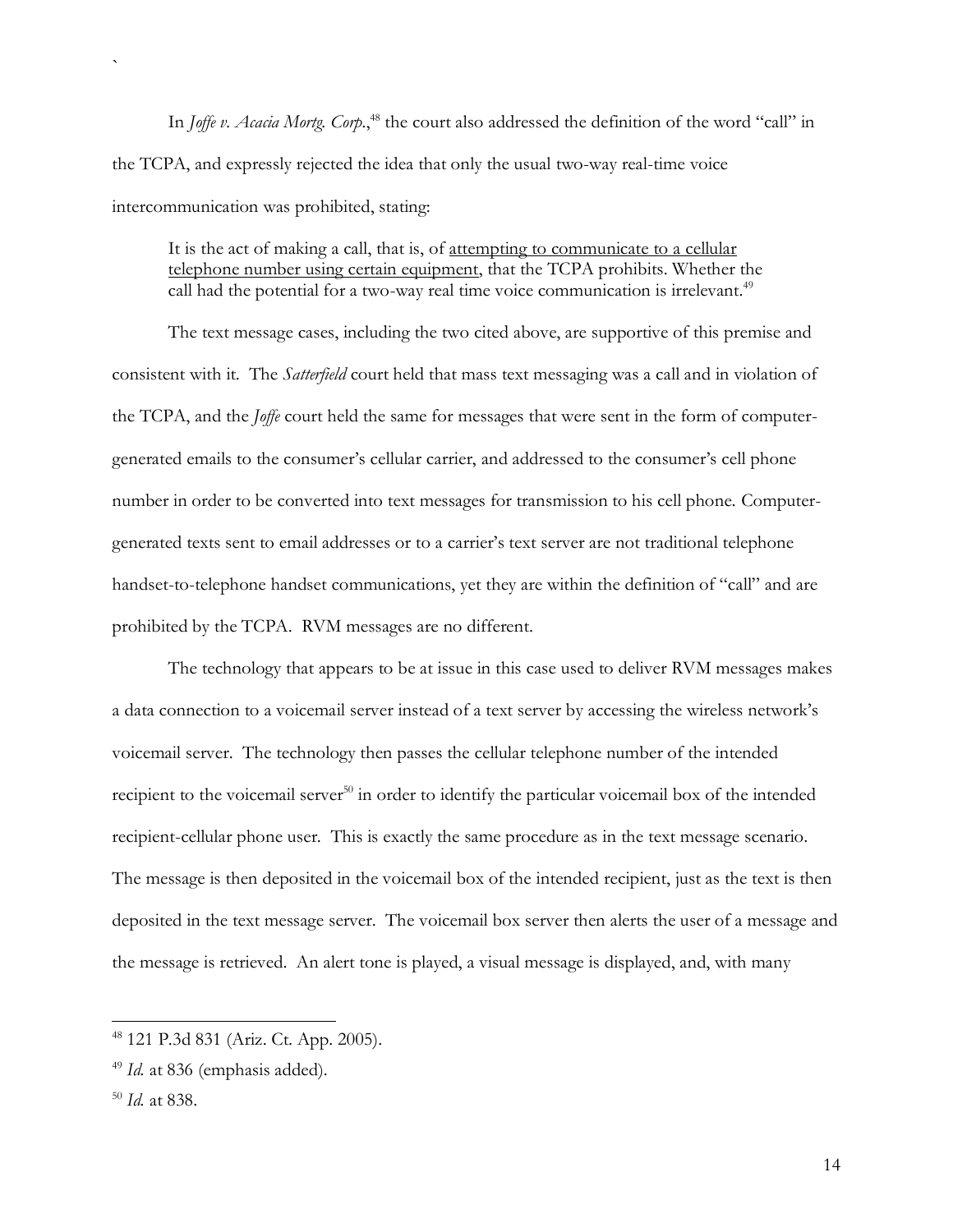phones today, a transcription of the message is sent to the phone. All of this is done without the user's consent.

#### **C. Consumers are Charged for RVM Messages.**

`

Contrary to the assertions made in Part II(C) of the Petition, the transmission of RVM messages falls under section  $227(b)(1)(A)(iii)$  for a second reason—because, even if these calls were not made to telephone numbers assigned to cellular telephone services, they are often made to telephone numbers "assigned to ... any *service* for which the called party is charged for the call." As explained in Section II, *supra,* above, and with more detail in the filings of two telecommunications experts, consumers are charged for these messages, as the voicemail system on a consumer's cell phone plan is part of the cell phone plan, voicemail boxes are limited in size, and when subscribers receive their voicemail through the visual voicemail function available on some cell phones, each new voicemail message uses up data allotments.

A cell phone carrier's voicemail box is clearly a service, and the Commission's rulings have repeatedly made it clear that consumers are "charged" when a call or message cuts into a limited number of minutes or a limited amount of data allowed under the consumer's plan. Indeed, unless there are carriers that provide an unlimited amount of voicemail capacity for their customers, all voicemail messages eat into limits under the consumer's plan.

## **V. Conclusion: RVMs are Significant Invasions of Privacy for Consumers**

The courts have repeatedly recognized that ringless voicemail can cause significant injuries to consumers: including, variously, invasion of privacy, nuisance, aggravation, conversion, and trespass. These injuries are exactly the kinds of harm that the TCPA was enacted to prevent.<sup>51</sup> Courts have

<sup>51</sup> *See, e.g.*, Caplan v. Budget Van Lines, Inc., 2020 WL 4430966, at \*4 (D. Nev. July 31, 2020) ("At bottom, RVMs are still a nuisance delivered to the recipient's phone by means of the phone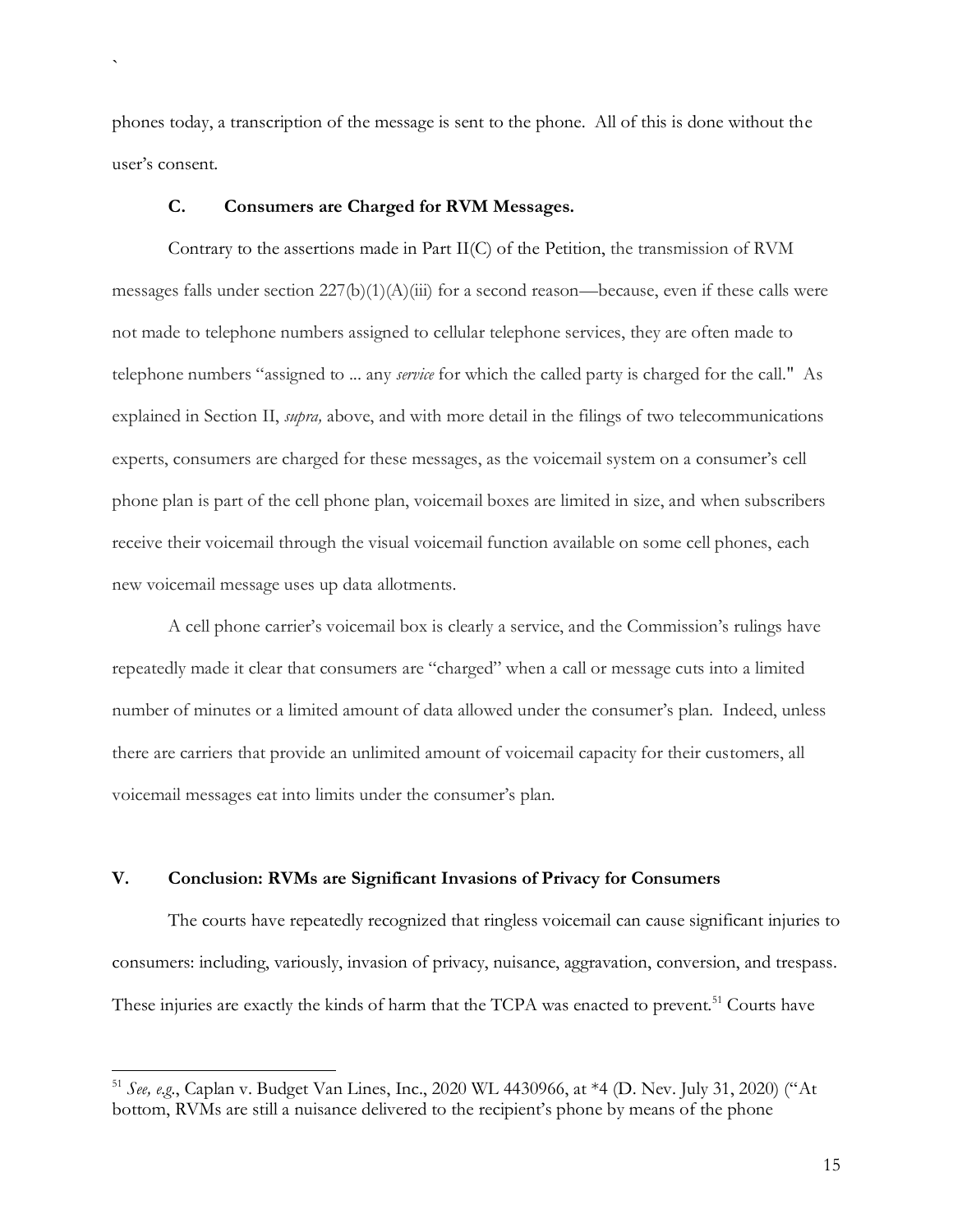allowed cases challenging RVMs to proceed based on allegations that consumers have experienced inconvenience, annoyance, and disruption to their daily lives, as well as economic costs associated with ringless voicemails.<sup>52</sup> The potential breadth of such harms from RVMs is exemplified by direct marketing campaigns that feature thousands of calls made by just one sender.<sup>53</sup>

`

The degree to which ringless voicemail is considered an invasion of privacy is illustrated by the **thousands** of individuals who have taken it upon themselves to file comments with the

<sup>52</sup> *See, e.g.*, Schaevitz v. Braman Hyundai, Inc., 437 F. Supp. 3d 1237 (S.D. Fla. 2019) (plaintiff alleged that message inconvenienced him and disrupted his daily life); Albrecht v. Oasis Power, L.L.C., 2018 WL 11269232, at \*1, 2 (N.D. Ill. Oct. 11, 2018) (plaintiff alleged that four ringless voicemail messages resulted in invasion of privacy, aggravation, annoyance, intrusion on seclusion, trespass, and conversion; allegation of calls made without consent and invading plaintiff's privacy sufficient for TCPA standing); Silbaugh v. Censtar Energy Corp., 2018 WL 4558409 (N.D. Ohio Sept. 21, 2018) (finding that receipt of ringless voicemail is a concrete injury regardless of whether it causes consumer's phone to ring, as messages take up space in consumer's voicemail box, may result in consumer having to pay a charge, and deplete phone's battery; crediting allegations of "actual harm in the form of nuisance/invasion of privacy, monetary cost, and waste of time and resources").

<sup>53</sup> *See* Grant v. Regal Auto. Group, Inc., 2020 WL 8254283 (M.D. Fla. July 30, 2020) (class action alleging that telemarketing campaign called for vendor to send 10,000 ringless voicemails), *adopted*, 2020 WL 8224838 (M.D. Fla. Sept. 29, 2020); Smith v. Leif Johnson Ford, Inc., \_\_\_ S.W.3d \_\_\_, 2021 WL 3626402 (Mo. Ct. App. Aug. 17, 2021) (plaintiff produced evidence of contract showing that marketing agency would send 8,408 ringless voicemails; lower court's finding of typicality confirmed where owners of 3,769 cell phone numbers were alleged to have received ringless voicemails in violation of TCPA).

number."); Schaevitz v. Braman Hyundai, Inc., 437 F. Supp. 3d 1237, 1250-1251 (S.D. Fla. 2019) (where plaintiff alleged "actual harm, including invasion of privacy, aggravation, annoyance, intrusion on seclusion, trespass, and conversion," court found that these injuries were "not mere 'procedural' statutory violations; rather, they are precisely the kinds of harm the TCPA aims to prevent"); Saunders v. Dyck O'Neal, Inc., 319 F. Supp. 3d 907, 911 (W.D. Mich. 2018) ("[t]he effect on [the plaintiff] is the same whether her phone rang with a call before the voicemail is left, or whether the voicemail is left directly in her voicemail box"); Albrecht v. Oasis Power, L.L.C., 2018 WL 11269232, at \*2 (N.D. Ill. Oct. 11, 2018) (allegation of calls made without consent and invading plaintiff's privacy sufficient for TCPA standing); Silbaugh v. Censtar Energy Corp., 2018 WL 4558409, at \*3 (N.D. Ohio Sept. 21, 2018) (denying motion to dismiss for lack of standing; receipt of ringless voicemail is a concrete injury regardless of whether it causes the consumer's phone to ring, as messages take up space in consumer's voicemail box, may result in consumer having to pay a charge, and deplete phone's battery; crediting allegations of "actual harm in the form of nuisance/invasion of privacy, monetary cost, and waste of time and resources").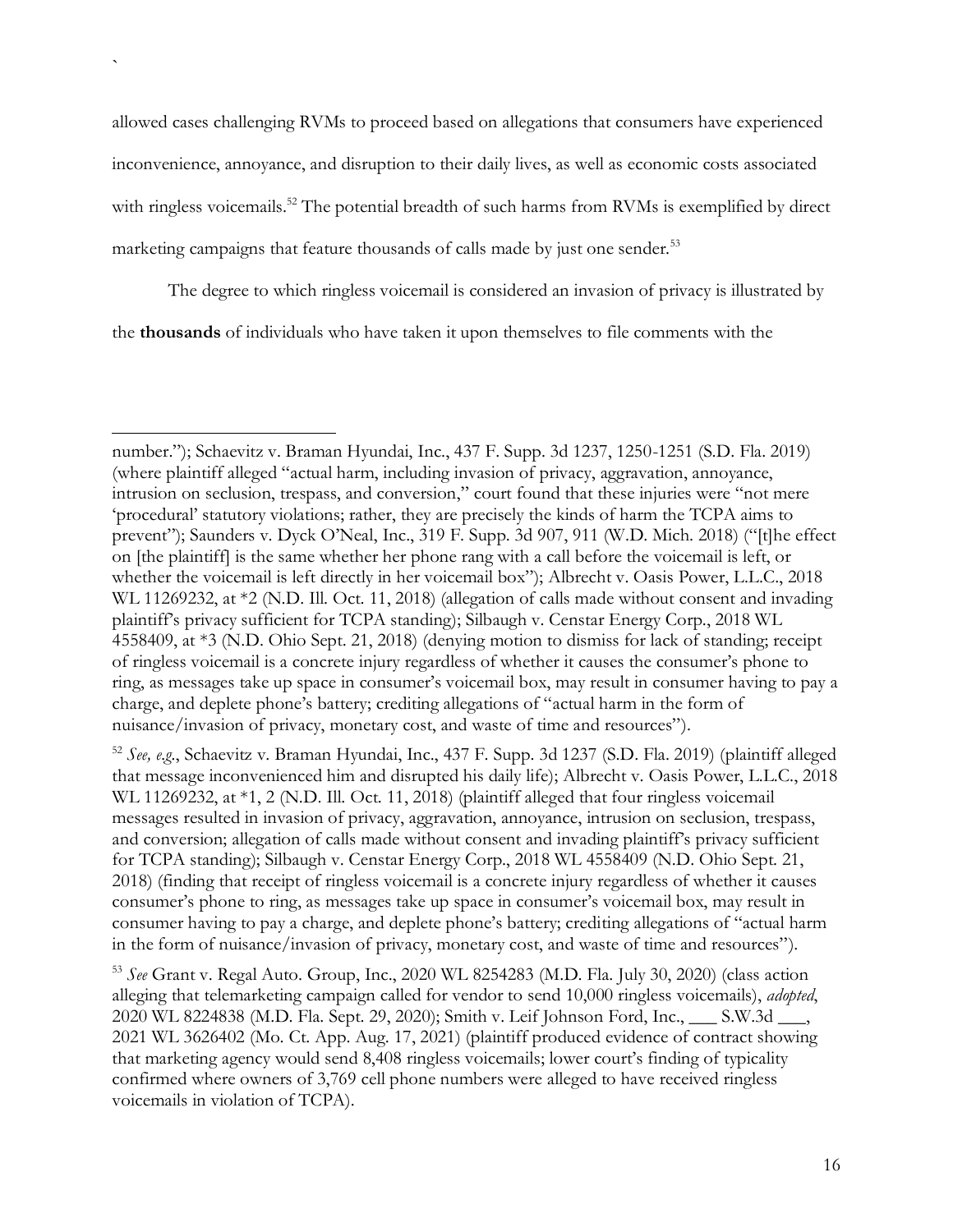Commission opposing this and related petitions.<sup>54</sup> Just a small sample of the comments from some

of these individuals include the following:

- "As a **small business owner** allowing this change would have financial impact on my business [as a l]oss of productivity by having to sort out meaningless voice mail and [f]inancial impact resulting from additional unneeded data being sent increasing my data expenditure. Please do not allow this bad idea to go any further[.]" \* Jason Norige (Kirkland,  $WA)^{55}$
- "My voice messaging service is important to me for both **my business and for my family security.** I do not want companies or political parties filling my voice mail with robo calls which de facto prevent me from receiving timely calls from clients or family members. Such use would deny me the functional voice messaging system which I pay for." \* Nicole Marchant (Seattle, WA)<sup>56</sup>
- "**My phone is, at times, my livelihood** allowing unsolicited advertisements to clog my voicemail and potentially prevent me from doing my job is unconscionable." \* Shawn Tetzlaff (Santa Ana, CA)<sup>57</sup>
- "**As the Director of a procedural area in a major Boston hospital, my personal voicemail is crucial** to me to get information I need to help direct the care of patients that enter my department. Please do not create a situation where my personal voicemail can be filled up by spam that literally no one wants. By allowing this to happen, personal voicemail boxes will get filled to capacity (currently, cellular service providers cap the number of voicemail messages your voicemail inbox can hold), causing people to miss important personal and professional messages. Please do not allow yet another company to make money by harassing the American people; please work for us rather than corporate interests for a change!!" \* Chris Mercurio (Watertown, MA)<sup>58</sup>
- "**As a mother and doctor, I need to be able to get to important voice mails, not sift through spam.**" \* Tracy Javaherian (Jordan,  $MN$ )<sup>59</sup>
- "The repercussions can be very **serious as in the case of healthcare providers**. A full voicemail box will result in patients not being able to leave urgent messages to healthcare

<sup>54</sup> *See* Federal Commcn's Comm'n Express Comment Filings at

https://www.fcc.gov/ecfs/search/filings?express\_comment=1&limit=25&offset=75&proceedings \_name=02-278&q=(%22ringless%20voicemail%22)&sort=date\_disseminated,DESC.

<sup>55</sup> *Available at* <https://www.fcc.gov/ecfs/filing/1060604357295> (emphasis added).

<sup>56</sup> *Available at* <https://www.fcc.gov/ecfs/filing/1060690139423> (emphasis added).

<sup>57</sup> *Available at* <https://www.fcc.gov/ecfs/filing/10606656311342> (emphasis added).

<sup>58</sup> *Available at* <https://www.fcc.gov/ecfs/filing/10607301215866> (emphasis added).

<sup>59</sup> *Available at* <https://www.fcc.gov/ecfs/filing/1060323223345> (emphasis added).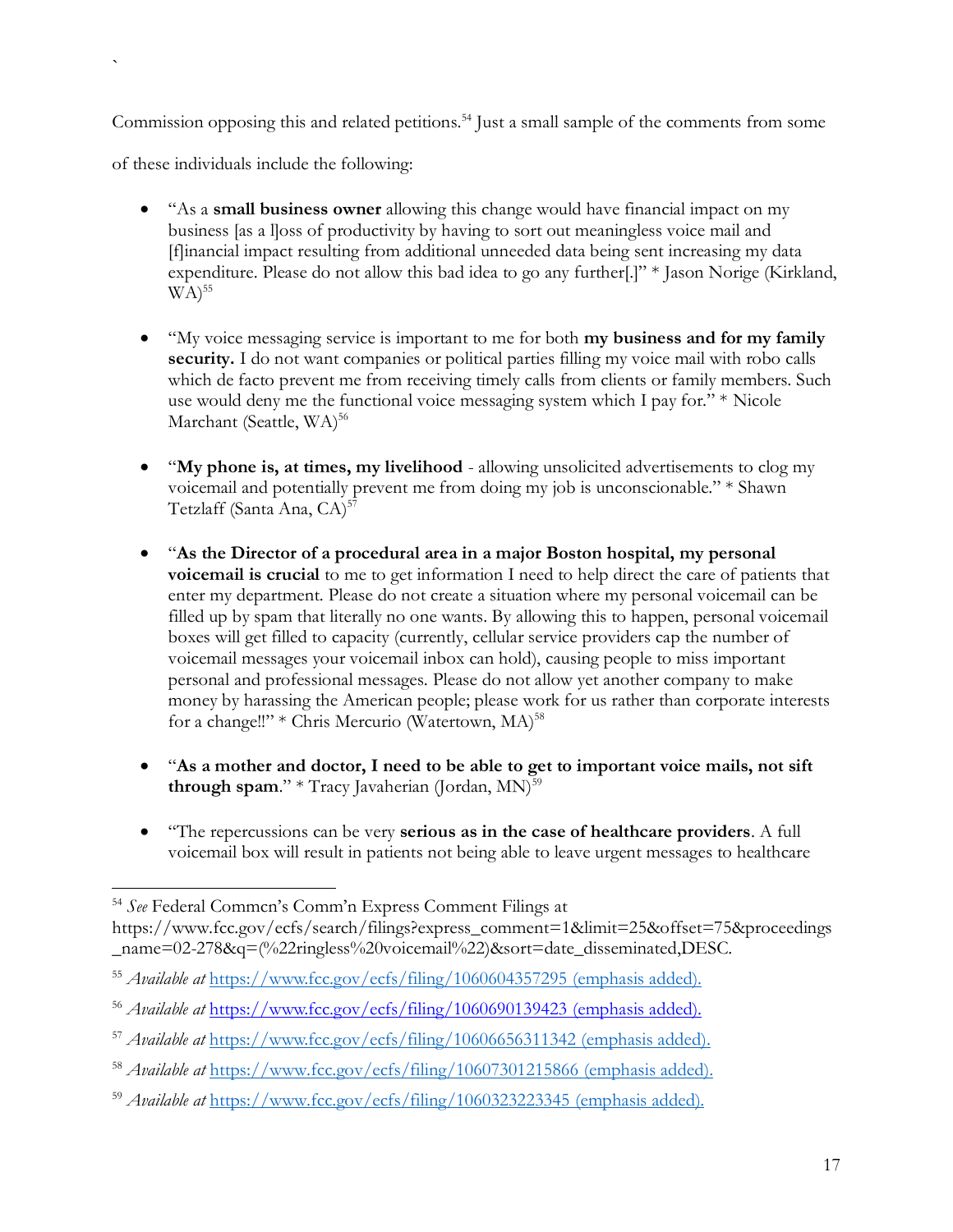providers (or healthcare providers may not be able to leave urgent messages for patients)." \* D. Lopez (Chicago, IL)<sup>60</sup>

`

- "I am strongly opposed to ringless voicemail. This is a public safety issue when a company can inundate and essentially block others access to a person's voicemail box. **Our county uses Reverse 911 to notify residents of forest fires, floods and other disasters. If voicemail boxes are full due to ringless voicemails, people will not get these emergency government messages and lives will be los**t." \* Paul Strong (Steamboat Springs,  $CO$ <sup>61</sup>
- **"Those of us who pay for our service . . . pay for data usage and minutes**. . . . Do you realize what cell phone service is like in WV? It is little to none in most rural areas of WV. Our voicemail boxes would be full in no time, as we have to travel to have service to receive our messages and then to think an important message did not get through to us because of some useless telemarketer message is just ridiculous! Don't say we can depend on our landline service for important calls because that just isn't true. . . . DO NOT PASS "ringless voicemail." \* Mary Jane Ferrell (Middlebourne,  $\rm WV$ <sup>62</sup>
- "I choose not to answer any call I receive when I do not recognize the caller. . . . If you allow these calls to go to voice mail that requires me to call and get my messages. **Those**  calls cost me money." \* Margaret Jaccoi (Sun City Center, FL)<sup>63</sup>
- "I am an older citizen and do not use my phone daily. To save money, am on a plan that requires paying \$2 daily when used and **retrieving ringless voice mails requires a call and generates a \$2 fee."** \* Ilene Richman (New York, NY)<sup>64</sup>

The Commission should be aware of the substantial intrusion upon the privacy of telephone subscribers caused by ringless voicemail, and refuse to allow purveyors of this invasive technology to escape the requirements that consent must be provided before calls with prerecorded voice are made to wireless telephone subscribers.

<sup>60</sup> *Available at* <https://www.fcc.gov/ecfs/filing/1060613349374> (emphasis added).

<sup>61</sup> *Available at* <https://www.fcc.gov/ecfs/filing/10605178204139> (emphasis added).

<sup>62</sup> *Available at* <https://www.fcc.gov/ecfs/filing/10607136188818> (emphasis added).

<sup>63</sup> *Available at* <https://www.fcc.gov/ecfs/filing/10606082012705> (emphasis added).

<sup>64</sup> *Available at* <https://www.fcc.gov/ecfs/filing/106041544923987> (emphasis added).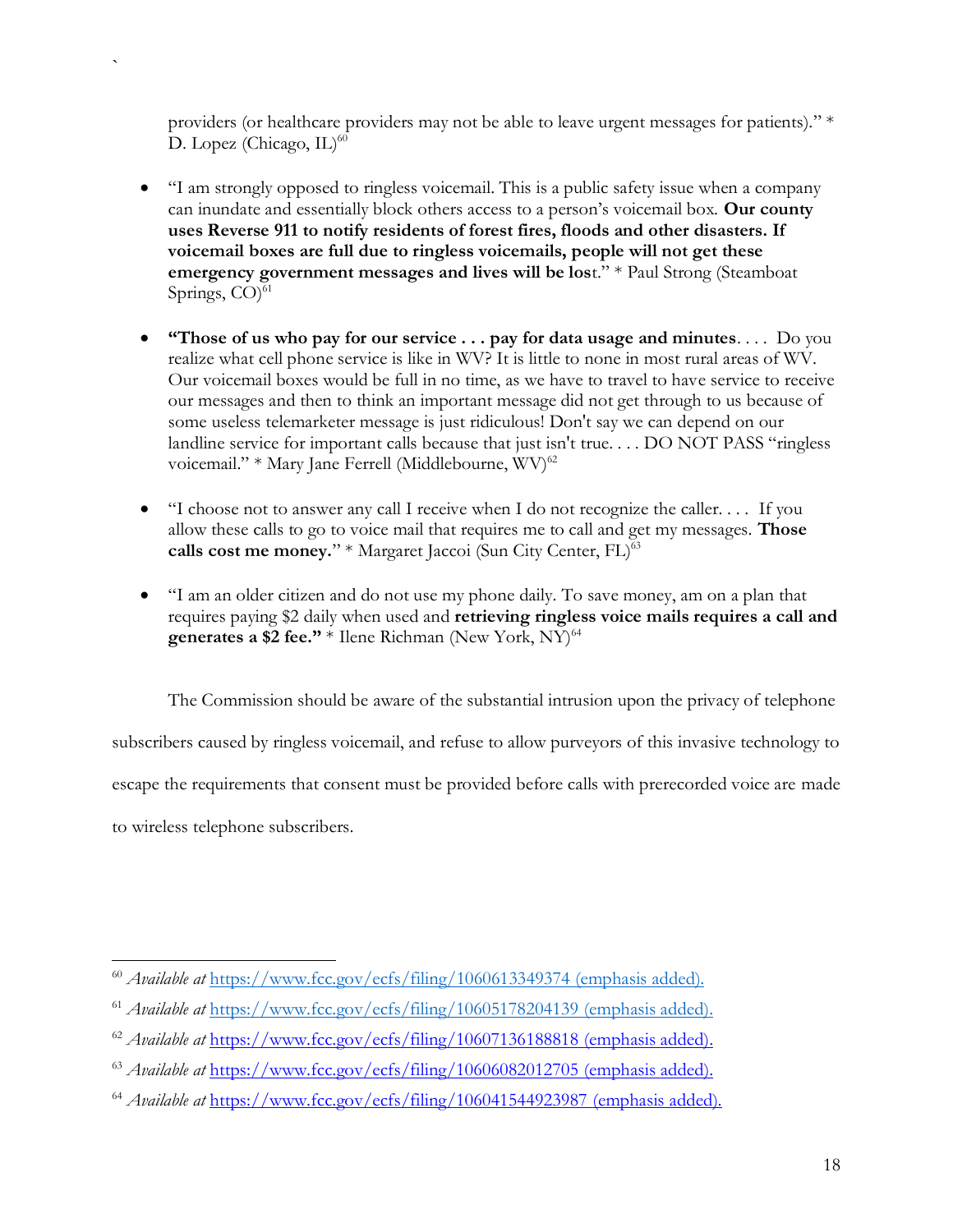Respectfully submitted:

October 4, 2021

By:

 $\bar{\mathbf{v}}$ 

Margot Saunders Carolyn Carter National Consumer Law Center 1001 Connecticut Ave., NW Washington, D.C. 20036

On behalf of: The low-income clients of the National Consumer Law Center, and Consumer Action Consumer Federation of America EPIC National Association of Consumer Advocates U.S. PIRG